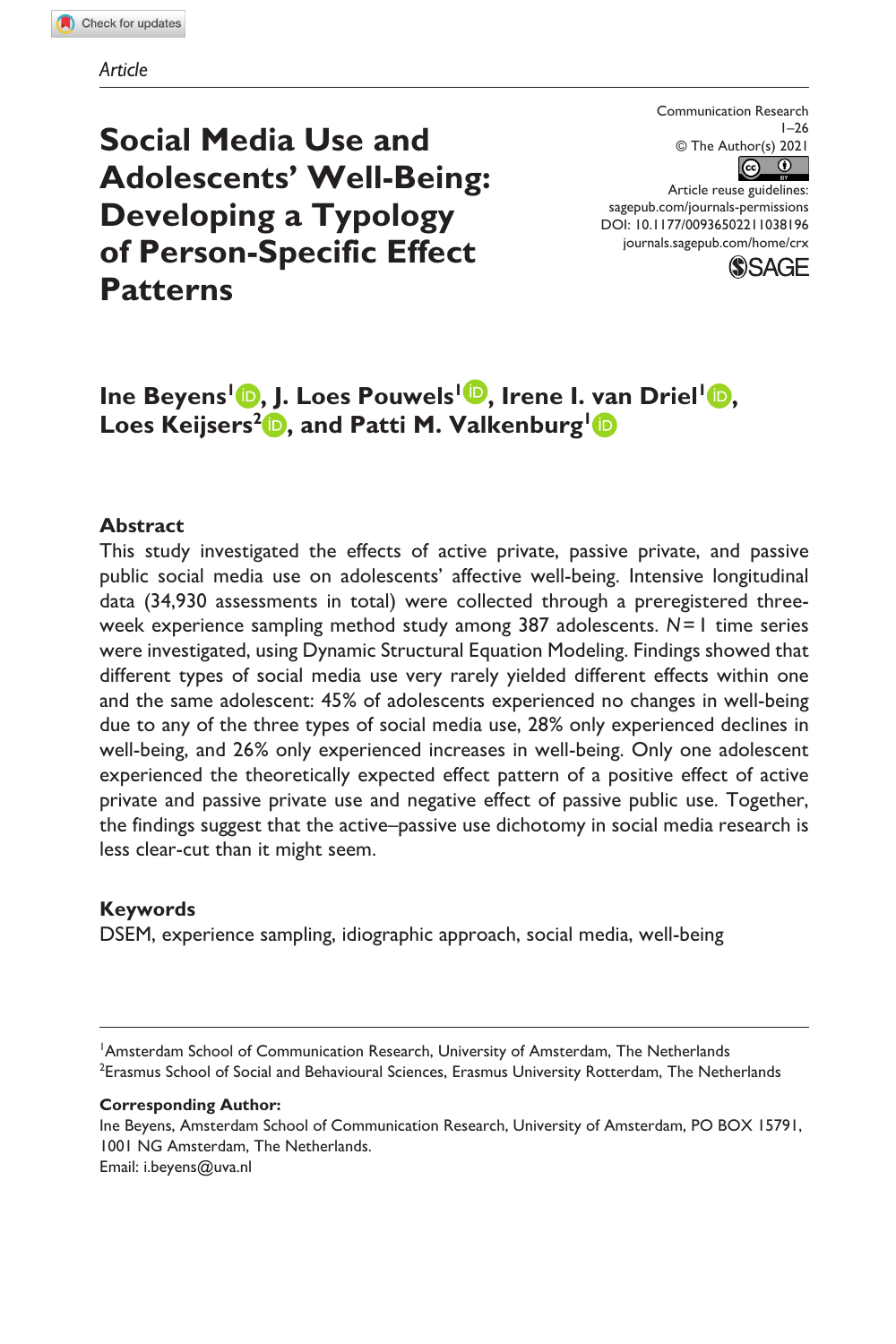Over the past decade, dozens of empirical studies have investigated the effect of social media on adolescents' well-being (e.g., Coyne et al., 2020; Jensen et al., 2019). Several recent reviews have attempted to organize and integrate the results of these empirical studies (e.g., Dienlin & Johannes, 2020; Orben, 2020; Verduyn et al., 2017). All of these reviews agree that there is a small positive effect of *active* social media use (typically defined as posting) and a small negative effect of *passive* social media use (typically defined as browsing) on well-being. In line with the results of these reviews, a recent experience sampling (ESM) study among adolescents confirmed the small overall positive effect of *active* social media use on well-being (Beyens et al., 2020). However, the negative effect of *passive* use on well-being only held for 10% of adolescents. The remaining adolescents either experienced a positive effect (46%) or no effect (44%) of passive social media use on well-being (Beyens et al., 2020).

The aim of the current study is to build on previous studies in three ways. First, it aims to extend previous studies by investigating the unique effects of private versus public forms of social media use. While most studies have conceptualized social media use as *public* use (e.g., posting or browsing), adolescents typically use social media in both public and private ways (van Driel et al., 2019). In this vein, researchers have pointed at the distinction between private and public forms of active social media use (e.g., Frison & Eggermont, 2020). After all, the affordances of active *private* (i.e., sending direct messages) and active *public* use (i.e., posting, broadcasting) differ in many respects. For instance, active private use is more synchronous and more intimate than active public use and typically involves more dynamic interactions (Bazarova et al., 2015; Waterloo et al., 2018). This intimate form of interpersonal communication is believed to increase one's well-being (Frison & Eggermont, 2020). Active public use, however, is more asynchronous and has a wider reach. This type of social media use is also assumed to enhance well-being (Frison & Eggermont, 2020), but occurs much less frequently than other forms of use (Frison & Eggermont, 2020; van Driel et al., 2019).

While studies have paid attention to the distinction between *active* private and public social media use (e.g., Frison & Eggermont, 2020), to our knowledge, no earlier studies have distinguished between *passive* private (i.e., reading direct messages) and public (i.e., browsing) social media use. However, it is conceivable that both types of passive use yield different or even opposite effects on well-being. In fact, the negative effects for passive use reported in earlier reviews (e.g., Verduyn et al., 2017) are due to passive *public* use, as most empirical studies focused on passive *public* use. Such use may reduce well-being, because it mainly involves browsing content of less intimate others, such as actors, influencers, and other celebrities (Frison & Eggermont, 2017). In contrast, passive *private* use may enhance well-being, because it entails communication among intimate others, such as close friends or family members (Valkenburg & Peter, 2007; van Driel et al., 2019). Therefore, the first aim of the current study is to investigate the overall within-person effects of private and public forms of social media use on adolescents' well-being.

A second extension of earlier studies is the focus on person-specific susceptibility to the effects of different types of social media use on well-being. Most earlier studies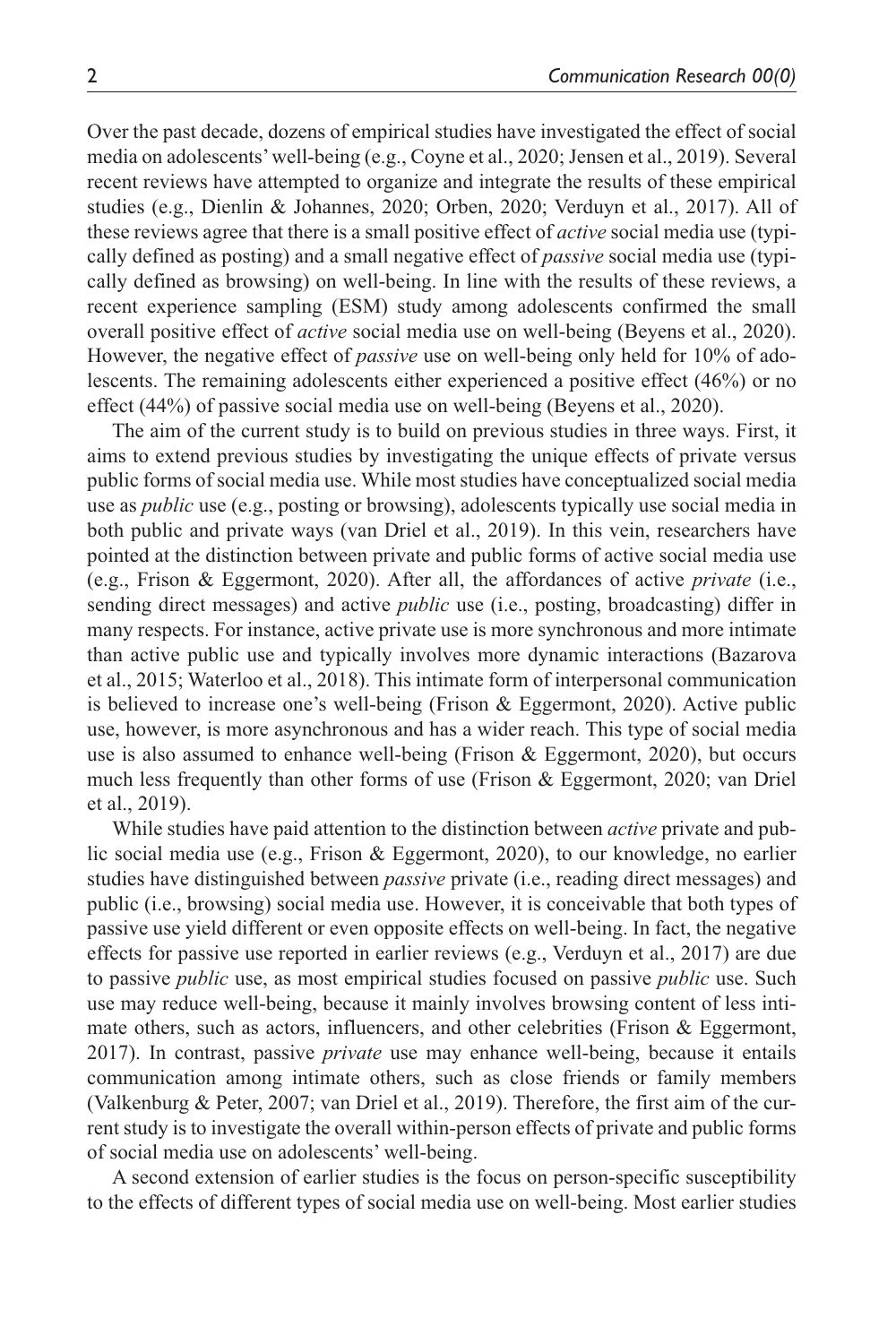have reported across-the-board effects of social media use on well-being among groups or subgroups of adolescents (for a review, see Verduyn et al., 2017). However, both theory (Valkenburg & Peter, 2013) and empirical research (Beyens et al., 2020) suggest that the effects of social media use on well-being may differ from adolescent to adolescent. Investigating such person-specific social media effects on well-being is the second aim of this study.

A third extension of existing research is to investigate how the effects of different types of social media use co-occur within each individual adolescent. Virtually all adolescents regularly engage in different types of social media use (van Driel et al., 2019). In accordance with earlier theories and research (Verduyn et al., 2017), an adolescent may be *negatively* affected by passive public use, but *positively* affected by passive private and active private use. However, because the effects may vary from adolescent to adolescent (Beyens et al., 2020), the co-occurrence of the effects of different types of social media use may also differ from adolescent to adolescent. Some adolescents may indeed experience negative effects when engaging in passive public use and positive effects when engaging in passive and active private use. However, other adolescents may experience *positive* effects when engaging in passive public use and *negative* effects when engaging in private use, and yet other adolescents may experience only positive effects, only negative effects, or no effects at all. To unravel these within-person effect patterns, the third and final aim of the current study is to investigate how many adolescents experience a mix of positive and negative effects, and how many experience only positive effects, only negative effects, or no effects at all.

To address the three aims of this study, we conducted a three-week experience sampling (ESM) study among 387 middle adolescents. We adopted a person-specific approach to investigate the effects of active private, passive private, and passive public social media use on each individual adolescent's momentary affective well-being, defined as an adolescent's current feelings of happiness (Tov, 2018; henceforth referred to as well-being). We did not focus on active *public* social media use, such as posting a picture or sharing a story on Instagram, because the majority of adolescents do not engage in active public use frequently enough to measure it several times per day in an ESM study and to investigate its (person-specific) effects based on a three-week study (van Driel et al., 2019). To investigate the person-specific effects, we used Dynamic Structural Equation Modeling (DSEM), an advanced modeling technique that combines *N*=1 time-series modeling, multilevel modeling, and structural equation modeling (Asparouhov et al., 2018; McNeish & Hamaker, 2020).

### *The Effects of Social Media Use on Well-Being*

Several studies have investigated whether different types of social media use have different effects on well-being. Most of these studies distinguished between active and passive social media use (for recent reviews, see for example Dienlin & Johannes, 2020; Orben, 2020; Verduyn et al., 2017). Some other studies used a more nuanced distinction, for example between private and public forms of *active* social media use. For instance, Frison and Eggermont (2020) distinguished between active *private* (i.e.,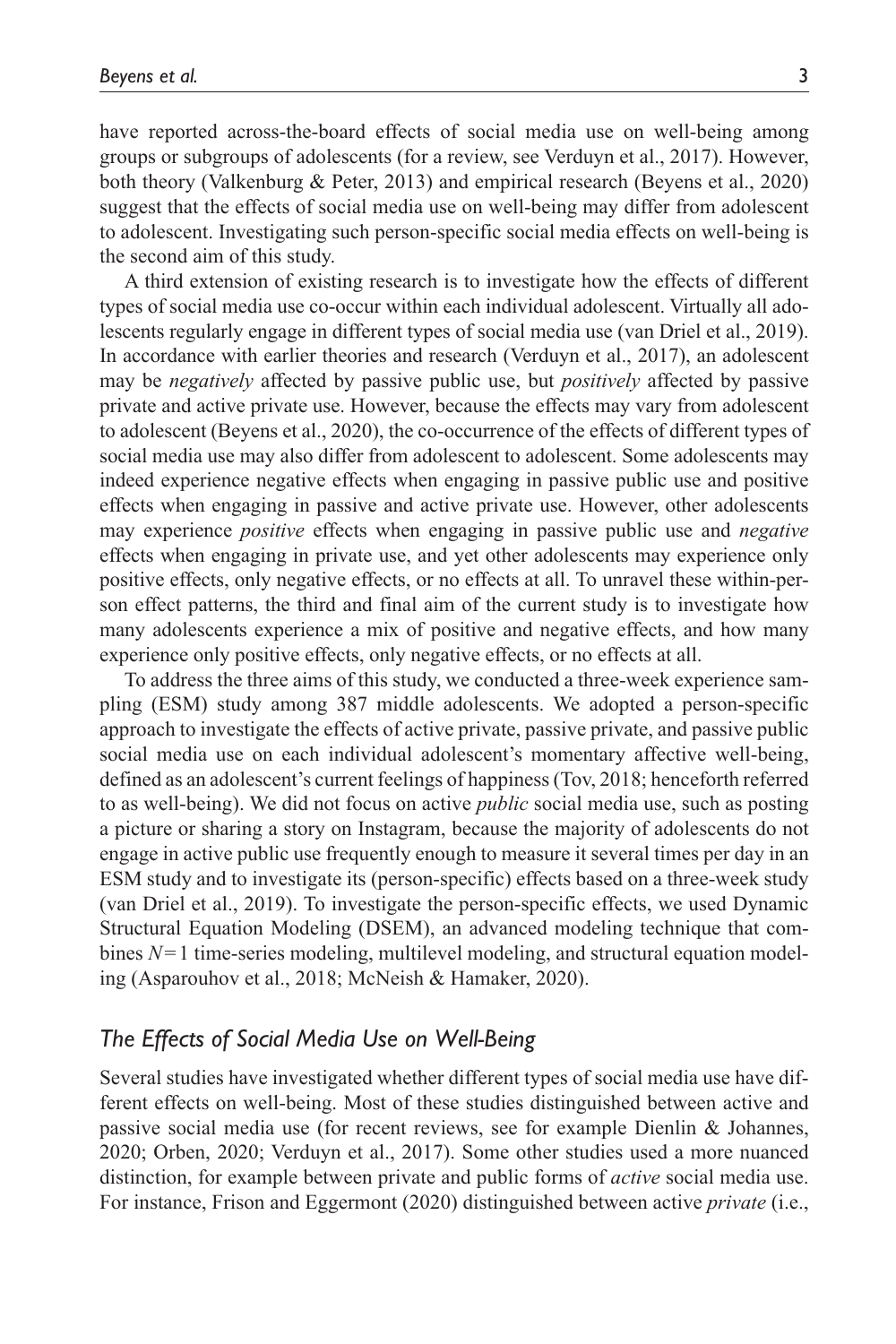sending private messages on Facebook) and active *public* Facebook use (i.e., posting on one's own Facebook feed) in addition to passive Facebook use (i.e., browsing through others' Facebook feed). Among a sample of Belgian adolescents, they found that *passive* Facebook use was indirectly associated with *lower* levels of well-being (i.e., increased depressed mood) 6months later, whereas active private and active public Facebook use were indirectly associated with *higher* levels of well-being (i.e., decreased depressed mood).

While distinguishing between the effects of active private and active public social media use is an important extension of the literature, a recent survey among Dutch adolescents also recommends distinguishing between *passive* public and *passive* private social media use (van Driel et al., 2019). To date, studies that found a negative association between passive use and well-being operationalized passive use as browsing (e.g., Frison & Eggermont, 2020; Verduyn et al., 2015). While browsing, which can be considered passive *public* use, is indeed one of the most popular passive social media activities among adolescents, passive *private* use is at least as popular (van Driel et al., 2019; Weinstein, 2018). For instance, van Driel et al. (2019) found that 72% of Dutch adolescents reported to engage in passive *public* use on a daily basis (i.e., browsing through Instagram posts of others), whereas 90% reported to engage in passive *private* use daily (i.e., reading WhatsApp messages of others).

Distinguishing between passive *public* and passive *private* social media use is also theoretically warranted, because the two types of social media use may yield different or even opposite effects on well-being. Overall, evidence shows that passive use, often implicitly or explicitly defined as passive *public* use, has a negative effect on wellbeing (Dienlin & Johannes, 2020; Verduyn et al., 2017). This negative effect has been explained by the positivity bias on social media, that is, the tendency to share more positive than negative information on social media (Waterloo et al., 2018). Because, according to social comparison theory (Festinger, 1954), people tend to compare themselves with others, and passive social media use often leads to upward social comparison (Hu & Liu, 2020), this positivity bias is believed to elicit envy and reduce well-being (Verduyn et al., 2017).

However, the negative effect of passive public use may not hold for passive private and active private use. While public social media use typically involves asynchronous interactions, private social media use is typically more synchronous and dynamic, which may result in a stronger sense of belonging and relatedness (Hall, 2018; Steele et al., 2020). In addition, private social media use generally encourages more "honest" interactions than public social media use, such that it is more normative to share both positive and negative emotions in private use than in public use (Waterloo et al., 2018). This enhanced sharing of positive and negative emotions may bring more connectedness among both passive private and active private users (Valkenburg & Peter, 2009), which may, in turn, enhance adolescents' well-being (Verduyn et al., 2017). Altogether, investigating the differential effects of active private, passive private, and passive public social media use on well-being seems both relevant and opportune. We predict the following overall within-person effects: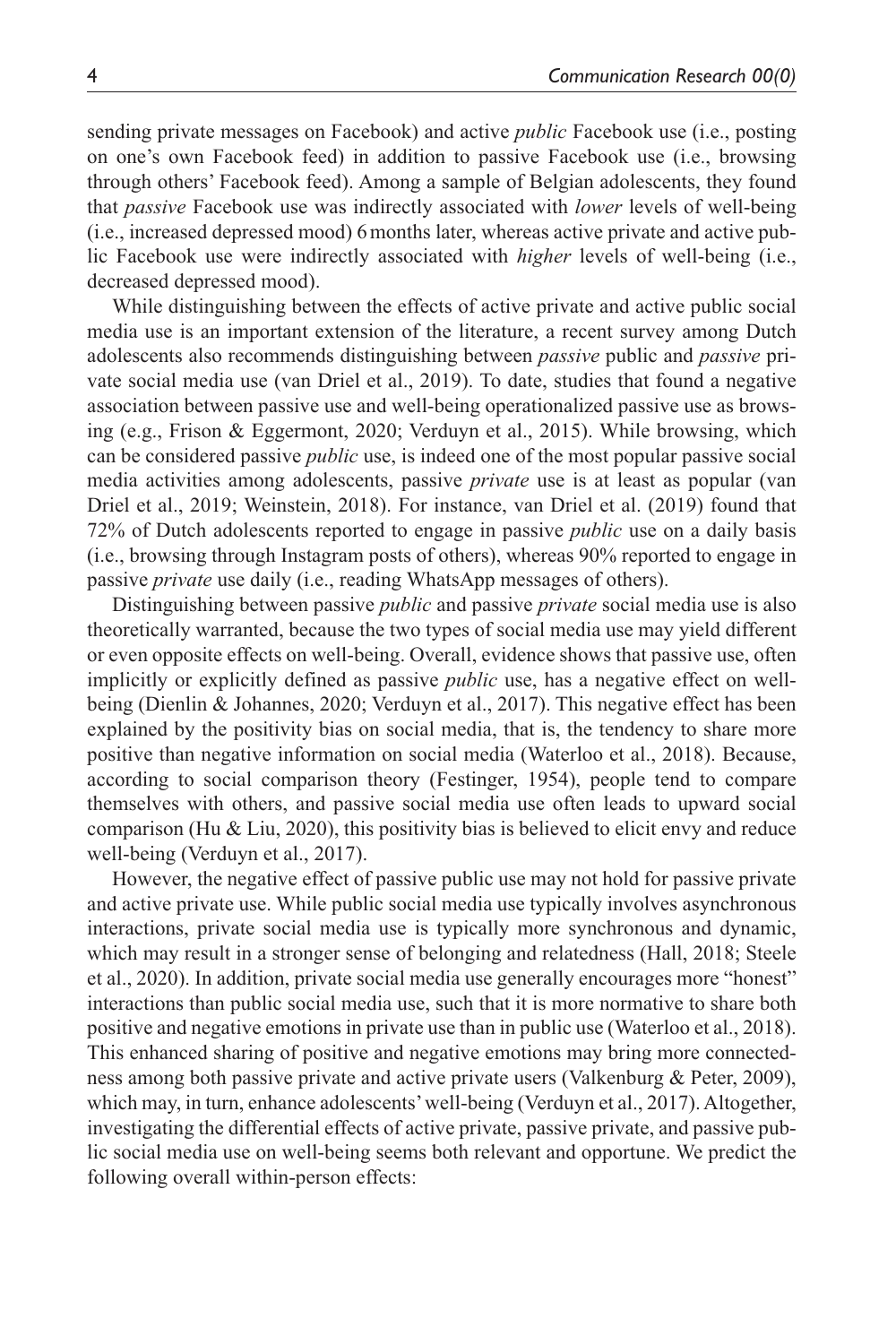*H1*: The time adolescents spend using social media in an *active private* way positively affects their momentary well-being.

*H2*: The time adolescents spend using social media in a *passive private* way positively affects their momentary well-being.

*H3*: The time adolescents spend using social media in a *passive public* way negatively affects their momentary well-being.

# *The Person-Specific Effects of Social Media Use on Well-Being*

Besides investigating the overall differential effects of active private, passive private, and passive public social media use on adolescents' well-being, the current study investigates potential differences in adolescents' susceptibility to the effects of social media. Media effects theories and models such as the Differential Susceptibility to Media Effects Model (DSMM; Valkenburg & Peter, 2013) posit that each adolescent has a unique susceptibility to the effects of social media. While social media use may enhance some adolescents' well-being, it may undermine others' well-being, and it may not affect yet others' well-being.

To investigate the assumption that each adolescent may be affected by social media in a unique way, a person-specific media effects approach is warranted (Odgers & Jensen, 2020). Such person-specific or idiographic approach (Molenaar, 2004; Molenaar & Campbell, 2009) estimates the effects of social media on each *individual* adolescent's well-being, and goes beyond estimating one overall effect that is assumed to apply to *all* adolescents (i.e., nomothetic approach) or specific *groups* of adolescents (i.e., group-differential approach). Hence, in line with the propositions of the DSMM (Valkenburg & Peter, 2013) and the assumptions of person-specific media effects, we hypothesize:

*H4*: The effects of active private, passive private, and passive public social media use on momentary well-being differ from adolescent to adolescent.

### *Person-Specific Social Media Effect Patterns*

To truly understand the differential effects of active private, passive private, and passive public social media use on adolescents' well-being, we need to understand how these effects co-occur within the same individual. After all, since active private, passive private, and passive public social media use may yield different or even opposite effects on well-being, it is likely that an adolescent experiences positive as well as negative effects, depending on the type of use. By gaining insight into the personspecific effect patterns, we will be able to understand for each single adolescent what type of social media use elicits positive effects on his/her well-being, what type elicits negative effects, and what type elicits no effects. Such insights will help clarify whether different types of social media use yield different effects, as theory suggests.

An important question that then arises is whether there are subgroups of adolescents whose well-being is affected by social media in comparable ways. The study by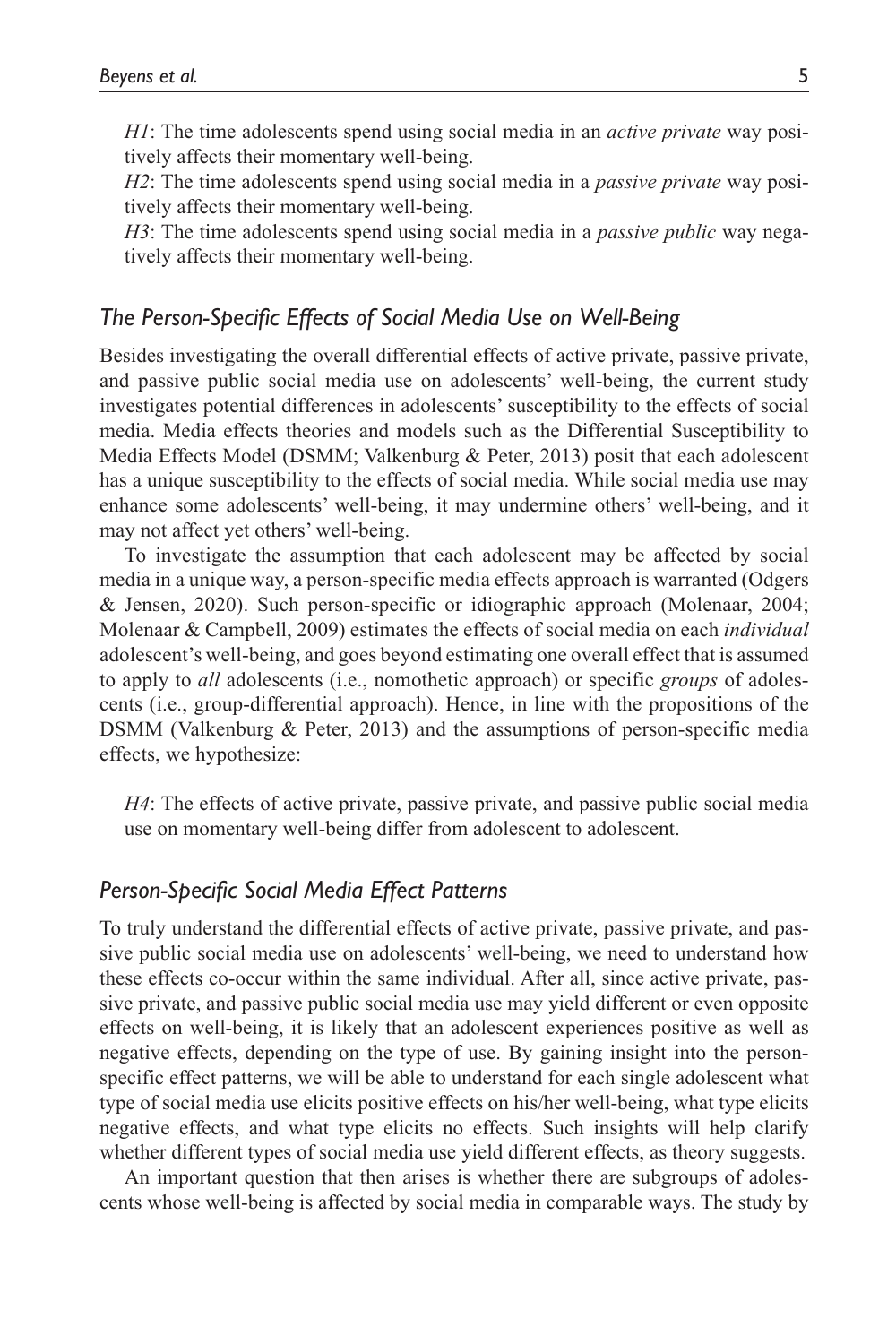Beyens et al. (2020) found that one group of adolescents experienced a positive effect of passive social media use on well-being, another group a negative effect, and yet another group no effects. However, these groups were distinguished based on adolescents' differential susceptibility to *one* type of social media use. Since most adolescents engage in active private, passive private, as well as passive public social media use (van Driel et al., 2019), the picture may be more complex. Therefore, we will explore how many adolescents experience a mix of positive and negative effects, and how many experience only positive effects, only negative effects, or no effects at all. Hence, we posit the following question:

*RQ1*: How do the effects of active private, passive private, and passive public social media use on momentary well-being co-occur within single adolescents?

# **Method**

The current preregistered study is part of a larger longitudinal project that examines the psychosocial consequences of social media use among adolescents. The larger project comprises a measurement burst design (Nesselroade, 1991), which combines longitudinal data obtained at closely spaced intervals (e.g., hours, days) and longitudinal data obtained at widely spaced intervals (e.g., months, years). The design and sampling plan of the project were preregistered at the Open Science Framework (OSF; <https://osf.io/327cx/>) prior to data collection. The hypotheses and analysis plan of the current study were preregistered prior to analyzing the data [\(https://osf.io/692h7/](https://osf.io/692h7/)). The current study uses data from the first measurement burst of the project, obtained through a three-week experience sampling method (ESM) study conducted in December 2019.

# *Participants*

Participants were recruited from a secondary school (grades 8 and 9) in the Netherlands to participate in the larger project. In total, 387 middle adolescents  $(M_{\text{age}}=14.11,$ *SD*=0.69; 54% girls) participated in the first ESM wave of the project. All participants and their parents provided active consent to participate. Most participants (96%) selfidentified as Dutch and were born in the Netherlands. Participants were enrolled in different educational levels: 44% in prevocational secondary education, 31% in intermediate general secondary education, and 26% in academic preparatory education. The sample was representative of adolescents in the south of the Netherlands in terms of educational level, sex, and ethnic background (Statistics Netherlands, 2020). In addition, the sample's social media habits were comparable to the habits found in a national survey study among Dutch adolescents (van Driel et al., 2019). A priori power analyses using Monte Carlo simulations in Mplus for sample size estimation (see <https://osf.io/ar4vm/>) indicated that a sample size of 300 participants would be sufficient to reliably detect small effects and variance around these effects with a minimum power of 80% and significance level of .05. As a result, with 387 participants, the study was sufficiently powered.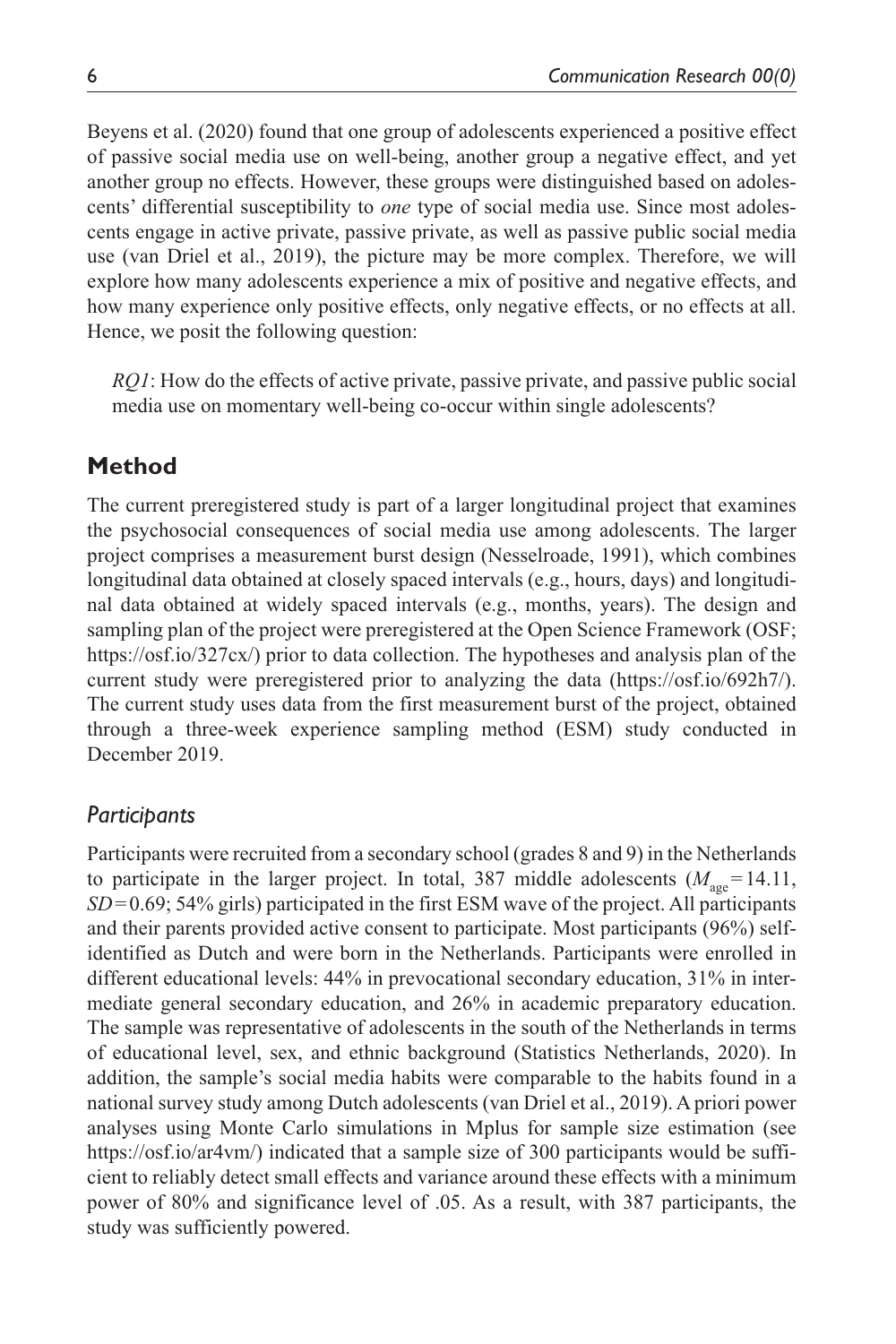# *Procedure*

The project was approved by the Ethics Review Board of the Faculty of Social and Behavioral Sciences at the University of Amsterdam. The study procedure, sampling scheme, and ESM measures were successfully pilot tested (see Beyens et al., 2020). One week before the start of the ESM study, participants participated in a baseline session at school during school hours and completed a baseline survey. Upon completion of the baseline survey, participants were provided with instructions for completing the ESM study and installed the ESM software application (Ethica Data) on their own mobile phone. After installing the software, participants completed a set of questions to try out the ESM application and to indicate which social media they used more than once a week. Responses to the latter question were used to select the social media about which adolescents received questions in the ESM surveys.

During the three-week ESM study, six 2-minute surveys per day were sent to each participant. As such, each participant received a total of 126 ESM surveys (21 days  $\times$  6 surveys per day). The number of ESM surveys was determined based on the recommendation to aim for a minimum of 50 to 100 assessments per participant to be able to conduct *N*=1 analyses (Chatfield, 2016; Voelkle et al., 2012). To account for potential low compliance, we took a more conservative approach and scheduled for a total of 126 ESM surveys per participant. Altogether, a total of 48,762 ESM surveys were sent (i.e., 387 participants  $\times$  126 surveys). A small proportion of these surveys ( $\leq$ 2%) was not received by participants, due to unforeseen technical issues within the ESM software. Of the 47,900 surveys that participants received, participants completed 34,930 surveys. This resulted in a net compliance rate of 73%, which is good compared with previous ESM studies among adolescents (van Roekel et al., 2019). On average, participants completed 90.26 ESM surveys each (*SD*=23.84; range 10–124; *Mdn*=95), with 93% of participants completing at least 50 surveys. Thus, the requirement to conduct *N*=1 analyses was met.

The ESM surveys were sent to each participant's mobile phone at random time points within fixed intervals. The sampling scheme was tailored to the school's schedule and participants' weekday and weekend routines, so that participants did not receive surveys during class hours and while sleeping in on the weekends. The notification scheme with an overview of all ESM survey notifications is available at OSF [\(https://osf.io/tbdjq/\)](https://osf.io/tbdjq/). A beep prompt on their mobile phone notified participants when a new survey was available. Five to ten minutes later, an automatic reminder was sent if participants had not yet completed the survey. A 30-minute response window was provided to complete each survey. This time window was extended to 1 hour for the first survey (morning) and 2hours for the final survey (evening) of the day to account for travel time to school and time spent on evening activities, respectively.

Each ESM survey consisted of 23 questions, which assessed participants' social media use and well-being, along with other concepts included in the larger project. The first and last ESM survey of each day contained 24 questions. The questions about social media use were tailored to each participant's own social media use, based on the responses provided during the baseline session. Each participant received questions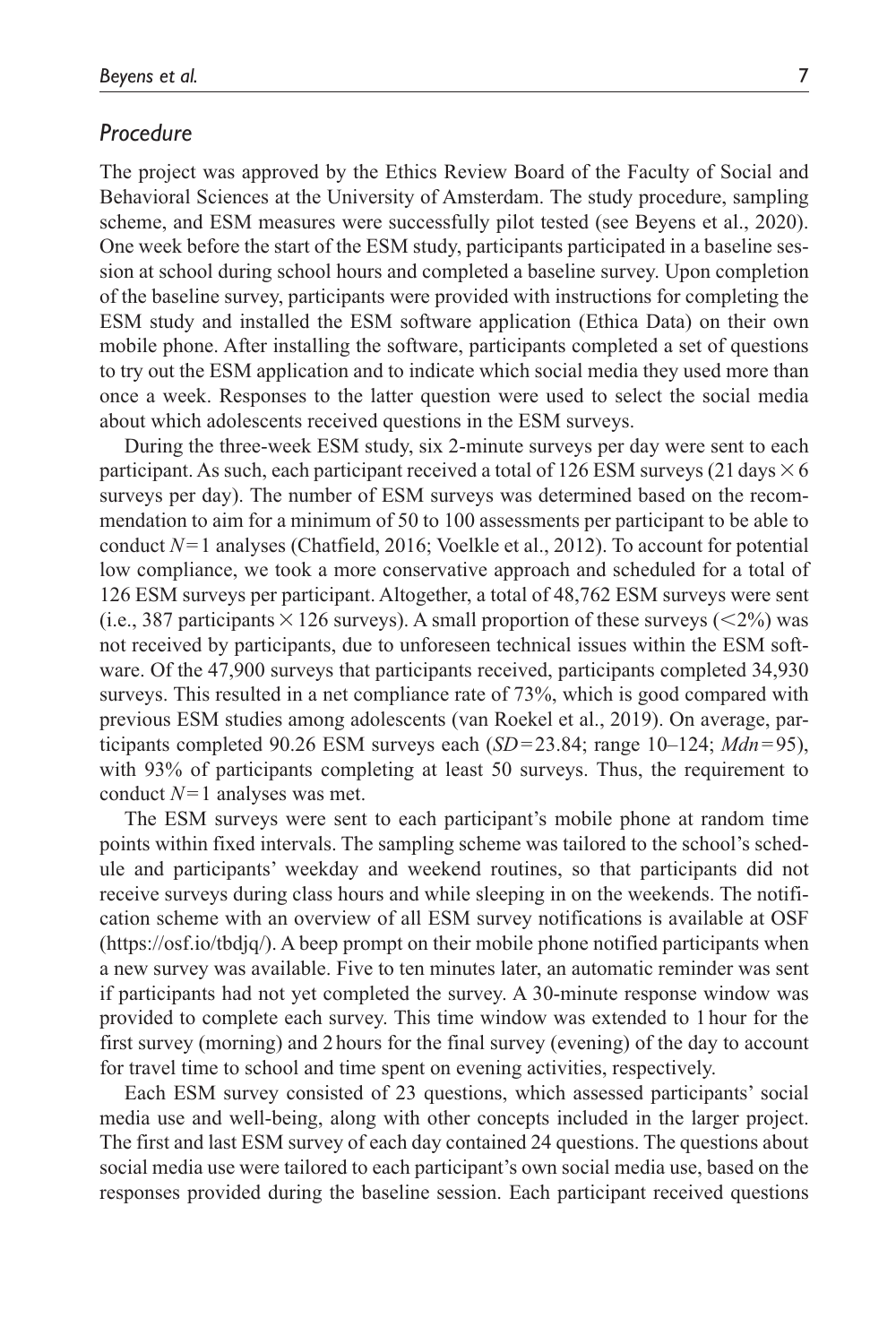about three social media platforms. A participant received questions about the time spent using Instagram, WhatsApp, and Snapchat if the participant had indicated in the baseline session that s/he used these platforms more than once a week. If a participant did not use any of these platforms more than once a week, s/he received questions about YouTube and/or gaming. If a participant did not use YouTube or did not game either, s/he received alternative questions. This procedure was designed to ensure that each participant received the same number of questions. A total of 375 (97%) participants received questions about WhatsApp, 345 participants (89%) about Instagram, and 285 (74%) about Snapchat.

During the three-week ESM period, researchers monitored participant compliance to encourage participants to complete as many ESM surveys as possible and to check whether any assistance was needed with technical or other issues. Adolescents received a small gadget for participating in the baseline session and a compensation of  $\epsilon$ 0.30 for completing an ESM survey, with a maximum compensation of  $\epsilon$ 37.80 for completing all ESM surveys. In addition, each day, all participants who had completed all six ESM surveys the day before were entered into a raffle to receive one of four  $E25$  cash prizes.

### *Measures*

*Social media use.* To measure adolescents' social media use, we developed the ESM Social Media Use Questionnaire (E-SMUQ), generated explicitly for ESM studies. The E-SMUQ consists of ten items that each measure the amount of time spent using a particular social media platform in a specific way (see Appendix A). Based on a national survey among Dutch 14- and 15-year-olds (van Driel et al., 2019), we selected the three most frequently used social media platforms: Instagram, WhatsApp, and Snapchat. Next, we selected the most popular activities on these platforms, taking into account the feasibility of each activity to be measured in an ESM study. That is, the activity had to be performed frequently enough to be measured multiple times per day, allowing for sufficient within-person variance. Therefore, an activity was selected if at least one third of adolescents performed the activity at least daily. This resulted in a list of ten different activities across the three different platforms.

In each ESM survey, participants were asked to indicate how much time in the past hour they had spent on each of the ten social media activities. Response options ranged from 0 to 60minutes, with 1-minute intervals. The current study used the active private, passive private, and passive public subscales of the E-SMUQ: "How much time in the past hour have you spent sending direct messages on Instagram," "sending snaps on Snapchat," and "sending messages on WhatsApp" (active private use); "reading direct messages on Instagram," "viewing snaps of others on Snapchat," and "reading messages on WhatsApp" (passive private use); and "viewing posts/stories of others on Instagram" and "viewing stories of others on Snapchat" (passive public use). The passive public subscale comprises Instagram and Snapchat, but not WhatsApp, because the passive public component of WhatsApp (WhatsApp Status) is hardly being used. Active public use (e.g., time spent posting a picture or story on Instagram) was not included in the E-SMUQ, because adolescents do not engage in this behavior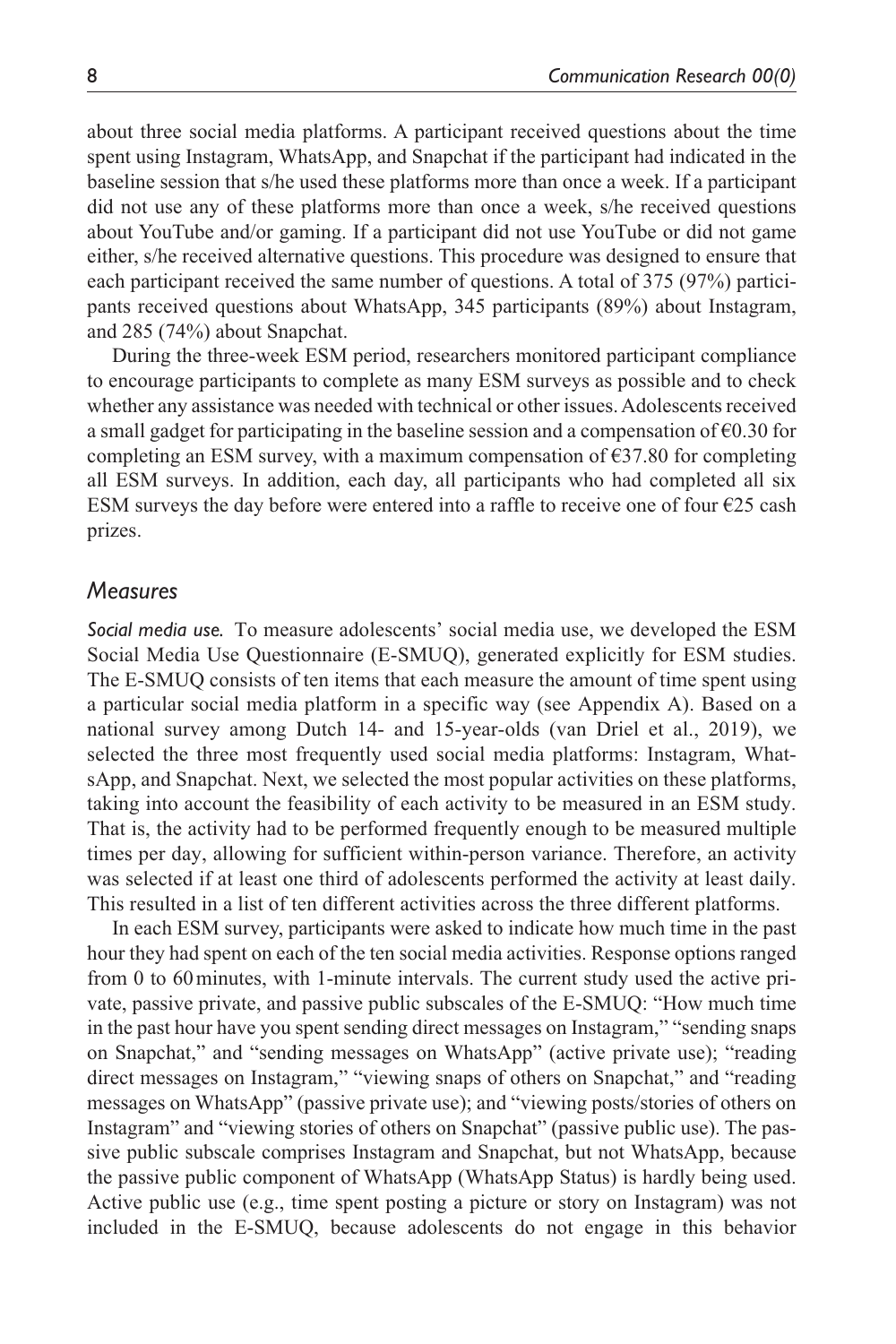frequently enough to assess it multiple times per day (van Driel et al., 2019). For each subscale, the items were summed. Sum scores exceeding 60minutes (i.e., less than 2.5% of all occasions per subscale) were recoded to 60minutes.

*Well-being.* We measured momentary affective well-being using one item. In each ESM survey, adolescents were asked to respond to the question "How happy do you feel right now?" using a 7-point scale ranging from 0 (*not at all*) to 6 (*completely*), with 3 (*a little*) as the midpoint. This single-item instrument has been reliably used in previous ESM studies and has high convergent validity, as indicated by the strong associations with positive and negative affect (see Beyens et al., 2020).

### *Statistical Analyses*

Following the preregistered plan of analysis (https://osf.io/692h7/), we investigated the within-person effects of active private (H1), passive private (H2), and passive public (H3) social media use and between-person differences (i.e., variance) in these effects (H4) by means of Dynamic Structural Equation Modeling (DSEM) for intensive longitudinal data in Mplus Version 8.4 (Asparouhov et al., 2018). DSEM combines *N*=1 time-series modeling, multilevel modeling, and structural equation modeling (Asparouhov et al., 2018; McNeish & Hamaker, 2020). *N*=1 time-series modeling allows to investigate the effects of the three types of social media use on well-being for a single individual, and includes the lagged (i.e., autoregressive) effects, such that an individual's well-being is not only regressed on his/her social media use, but also on his/her well-being at the previous measurement occasion. This way, the effects can be interpreted as within-person *changes* in well-being due to social media use. In addition, the DSEM analyses automatically control for all time-invariant third variables (e.g., socio-demographics) by design. The multilevel part of DSEM allows to simultaneously model the time series of multiple individuals while allowing to investigate between-person differences in the time series.

We estimated three two-level autoregressive lag-1 models with well-being as the outcome and active private (Model 1), passive private (Model 2), and passive public (Model 3) social media use as the predictor. In each model, at the within-person level (level 1), we specified social media use as the time-varying covariate (i.e., predictor; to investigate H1-H3) and the autoregressive effect of well-being (i.e., well-being predicted by lag-1 well-being). Latent person-mean centering was used to center the variables. At the between-person level (level 2), we included the latent person-mean level of well-being, the latent person-mean of active private (Model 1), passive private (Model 2), and passive public (Model 3) social media use, and the correlation between these mean levels, as well as the between-person variance around the withinperson effect of active private (Model 1), passive private (Model 2), and passive public (Model 3) social media use on well-being (i.e., random within-person effect of social media use on well-being; to investigate H4) and the between-person variance around the autoregressive effect (i.e., random autoregressive effect). Correlations between all random factors were included in the models to obtain more stable estimates.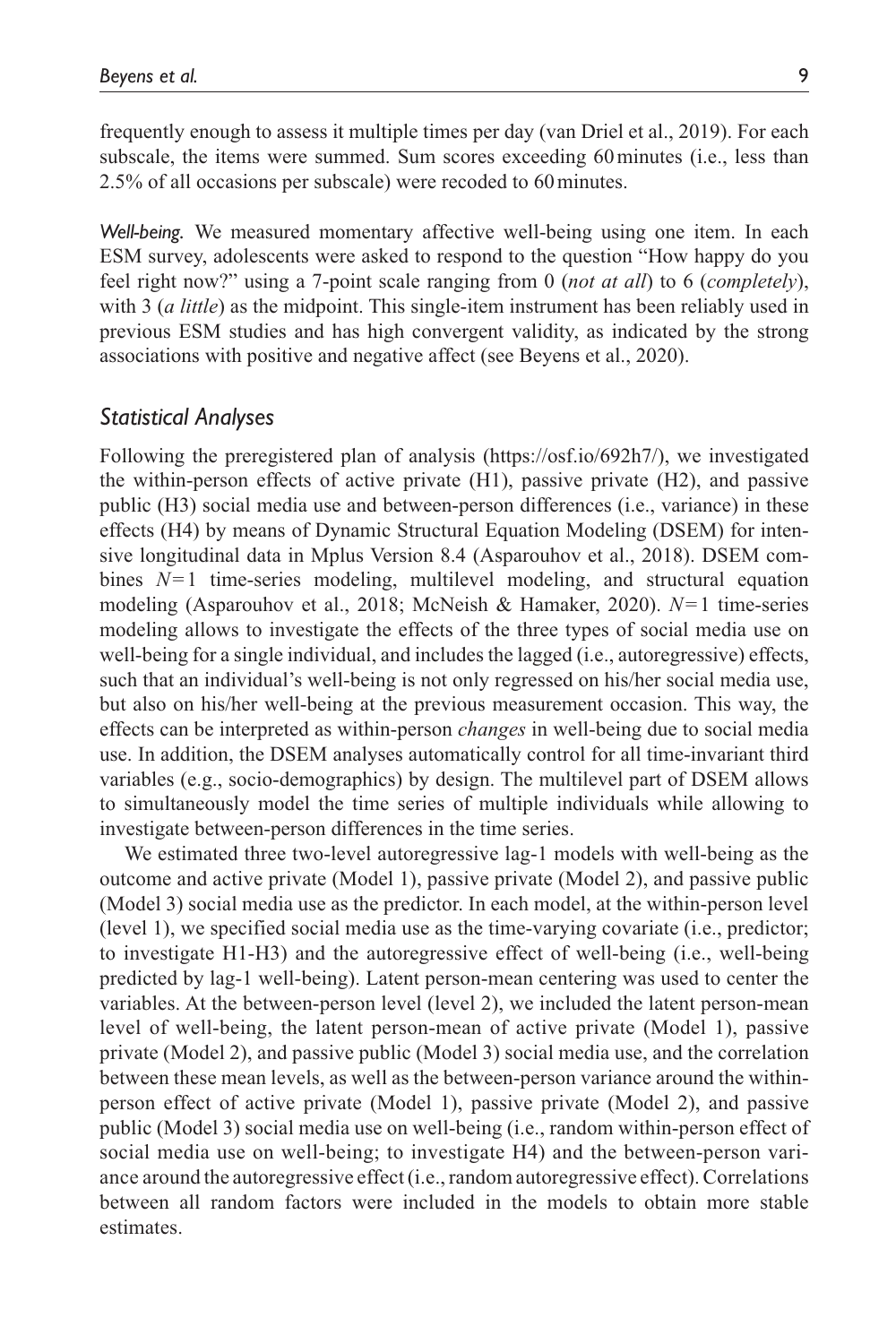Before estimating the models, we tested the required assumption of stationarity, by investigating whether the mean of well-being did not systematically change over the course of the study (McNeish & Hamaker, 2020). To that end, we compared a twolevel fixed effect model including day of the study as predictor of well-being with an intercept-only model (i.e., a model with a random intercept for well-being, but without predictors). The assumption of stationarity was confirmed, since day of the study explained only 0.2% of the within-person variance in well-being.

We followed our preregistered plan of analysis (https://osf.io/692h7/) to run the DSEM models. By default, DSEM uses Bayesian Markov Chain Monte Carlo (MCMC) for model estimation. We ran each DSEM model with a minimum of 5,000 iterations and default maximum of 50,000 iterations of the MCMC algorithm, and 2-hour time intervals. Before interpreting the estimates, we checked whether the model converged, following the procedure of Hamaker et al. (2018). Model convergence is considered successful when the Potential Scale Reduction (PSR) values are very close to 1 (Gelman & Rubin, 1992) and the trace plots for each parameter do not contain trends, spikes, or other irregularities (i.e., they should look like fat caterpillars). We interpreted the parameter estimates with the Bayesian credible intervals (CIs), as well as the Bayesian *p-*values. If the 95% CIs for the within-person effects of social media use on well-being (within-level; H1-H3) do not include 0, the effects can be considered to be significantly different from 0.

We interpreted the effect sizes by assessing the standardized effects (STDYX standardization). Following the guidelines of Adachi and Willoughby (2015) for interpreting effects in longitudinal autoregressive models, we considered an effect size of  $\beta$ =.05 as the smallest effect size of interest (SESOI; Lakens et al., 2018). A recent meta-review on the effects of social media on well-being indicates that an effect size of  $\beta$ =.05 reflects the effect sizes reported in the literature (Meier & Reinecke, 2020). We considered all effects smaller than the SESOI as non-existent to very small effects  $(-.05<\beta<.05)$ , all effects with a size of  $\beta \ge .05$  as positive effects, and all effects with a size of  $\beta \leq -.05$  as negative effects.

To investigate the co-occurrence of the person-specific social media effects within each adolescent (RQ1), we looked at each adolescent's person-specific effect for active private, passive private, and passive public social media use. Adolescents were considered to experience (1) no effects when all three types of use yielded non-existent or very small effects; (2) negative effects when all three types yielded negative effects, or when one or two types yielded negative effects while the other type(s) yielded no effects; (3) positive effects when all three types yielded positive effects, or when one or two types yielded positive effects while the other type(s) yielded no effects; and (4) mixed effects when at least two types of use yielded opposite effects (i.e., positive and negative effects).

### *Data Availability*

The anonymous data set underlying this study is available in Figshare at [https://doi.org/10.21942/uva.14557902.](https://doi.org/10.21942/uva.14557902) The analysis scripts and materials belonging to this article are available at OSF [\(https://osf.io/nf32w/\)](https://osf.io/nf32w/).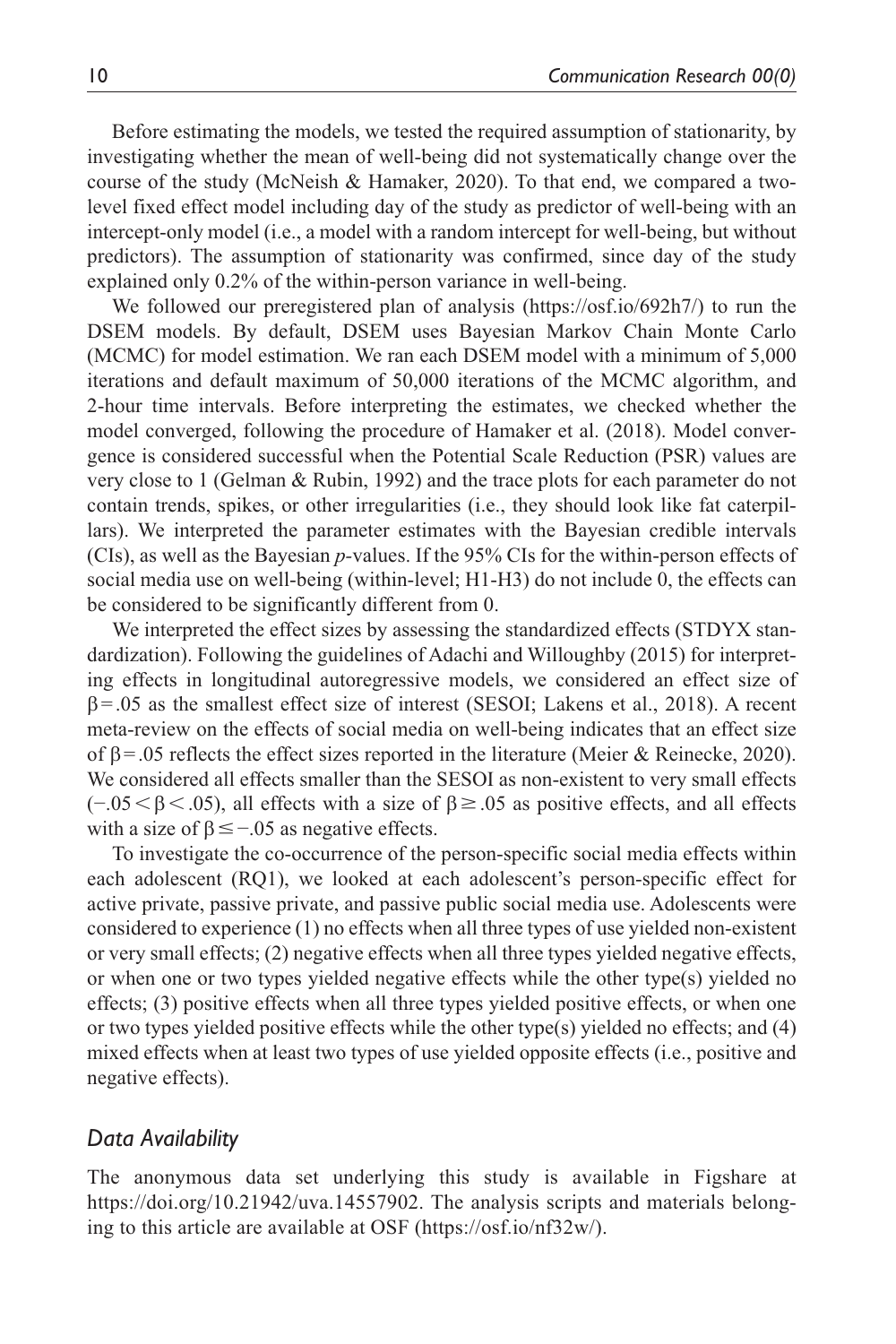|                                     |         | $\mathbf{c}$ |          |          |
|-------------------------------------|---------|--------------|----------|----------|
| 1. Affective Well-Being             |         | $-.01$       | $-.01$   | $-01*$   |
| 2. Active Private Social Media Use  | $-11*$  |              | $.87***$ | $.67***$ |
| 3. Passive Private Social Media Use | $-12*$  | 99***        |          | $71***$  |
| 4. Passive Public Social Media Use  | $-11*$  | 93***        | 94***    |          |
| M                                   | 4.46    | 7.61         | 8.43     | 6.71     |
| SD                                  | 1.06    | 9.39         | 9.30     | 7.89     |
| Range                               | $0 - 6$ | $0 - 60$     | $0 - 60$ | $0 - 60$ |
| <b>ICC</b>                          | .46     | .50          | .48      | .46      |
|                                     |         |              |          |          |

**Table 1.** Descriptive Statistics and Within-Person, Between-Person, and Intraclass Correlations for All Study Variables.

*Note*. Mean scores for social media use reflect the average number of minutes spent using social media in the past hour. Correlations below the diagonal line represent between-person correlations, correlations above the diagonal line represent within-person correlations. ICC  $=$  intraclass correlation. \**p* <.05. \*\**p* <.01. \*\*\**p* <.001.

# **Results**

# *Descriptive Statistics and Correlations*

Table 1 presents the means, standard deviations, and the within-person, between-person, and intraclass correlations (ICCs) for well-being and the time spent using social media in an active private, passive private, and passive public way. The average level of well-being was high (*M*=4.46, *SD*=1.06). Most participants used social media in an active private (99%), passive private (99%), as well as passive public way (91%). On average, participants had spent almost 8minutes using social media in an active private way in the hour before each measurement occasion, 8minutes in a passive private way, and 7minutes in a passive public way.

The ICCs indicated that (almost) half of the variance in well-being (46%), active private (50%), passive private (48%), and passive public (46%) social media use was explained by differences between adolescents (i.e., between-person variance). These ICCs confirm that the sampling scheme of six ESM surveys per day was appropriate for capturing within-person fluctuations in well-being and in the different types of social media use, and that the measures had sufficient within-person variance to conduct DSEM analyses.

At the between-person level, all three types of social media use were significantly negatively associated with well-being. This indicates that adolescents who spent more time (over the three-week period) than their peers using social media in an active private, passive private, or passive public way felt worse than their peers. The withinperson correlations between social media use and well-being were very close to zero for all three types of use (*r*=−.01). Thus, on average, adolescents' momentary levels of well-being were unrelated to the time they had spent on each of the three types of social media use in the hour before.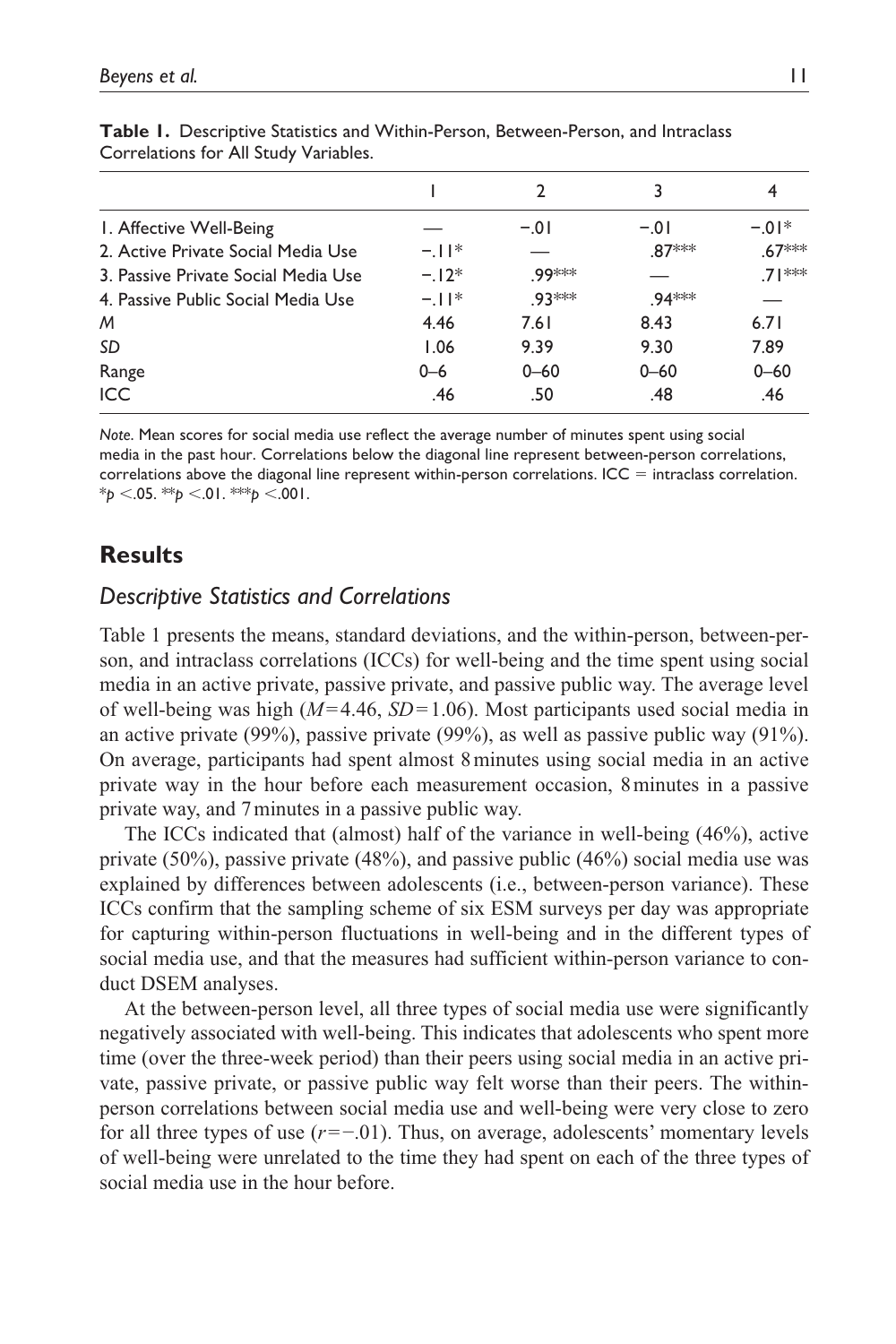Active private, passive private, and passive public social media use were strongly correlated at the between-person level ( $r \ge 0.93$ ). This indicates that adolescents who spent more time (over the three-week period) on one type of social media use than other adolescents, also spent more time on the other two types of social media use. The different types of social media use were also strongly correlated at the within-person level ( $r \ge 67$ ). This indicates that the more time an adolescent had spent on one type of social media use at a certain moment, the more time s/he had also spent on the other two types of social media use at that moment.

# *The Associations of Social Media Use With Well-Being*

Table 2 presents the results of the DSEM analyses with well-being as outcome and active private (Model 1), passive private (Model 2), and passive public (Model 3) social media use as predictors. All three DSEM models converged well and before 5,000 iterations: The Potential Scale Reduction (PSR) convergence criteria were all very close to 1 (PSR=1.007; 1.011; and 1.011, respectively), the density plots looked smooth, and the trace plots did not contain trends, spikes, or other irregularities. After doubling the number of iterations (to 10,000 iterations) to exclude the possibility that the PSR values were close to 1 by chance (i.e., premature stoppage problem; Schultzberg & Muthén, 2018), the PSR values were still very close to 1 (PSR=1.003; 1.002; and 1.004, respectively). The results corresponded to those of the models with 5,000 iterations.

# *The Between-Person Associations of Social Media Use With Well-Being*

In addition to testing the preregistered hypotheses regarding the within-person effects of the three types of social media use on well-being (H1-H3; see below), we assessed the between-person associations of each type of social media use with well-being. All three types of use were negatively associated with well-being at the between-person level (see Table 2). This indicates that adolescents who had spent more time than their peers (across the three-week ESM study) using social media in an active private (β=−.118), passive private (β=−.122), or passive public (β=−.122) way, reported lower levels of well-being than their peers.

# *The Average Within-Person Effects of Social Media Use on Well-Being*

Our first hypothesis (H1) predicted that *active private* social media use would have an overall positive within-person effect on well-being. The hypothesis was not supported, as the average within-person effect was not significant ( $\beta = -0.002$ ; see Model 1 in Table 2). Our second hypothesis (H2) predicted that *passive private* social media use would have an overall positive within-person effect on well-being. Again, despite sufficient statistical power, the hypothesis was not supported ( $\beta$ =−.002; see Model 2 in Table 2). Finally, our third hypothesis (H3) predicted that *passive public* social media use would have an overall negative within-person effect on well-being. Again, the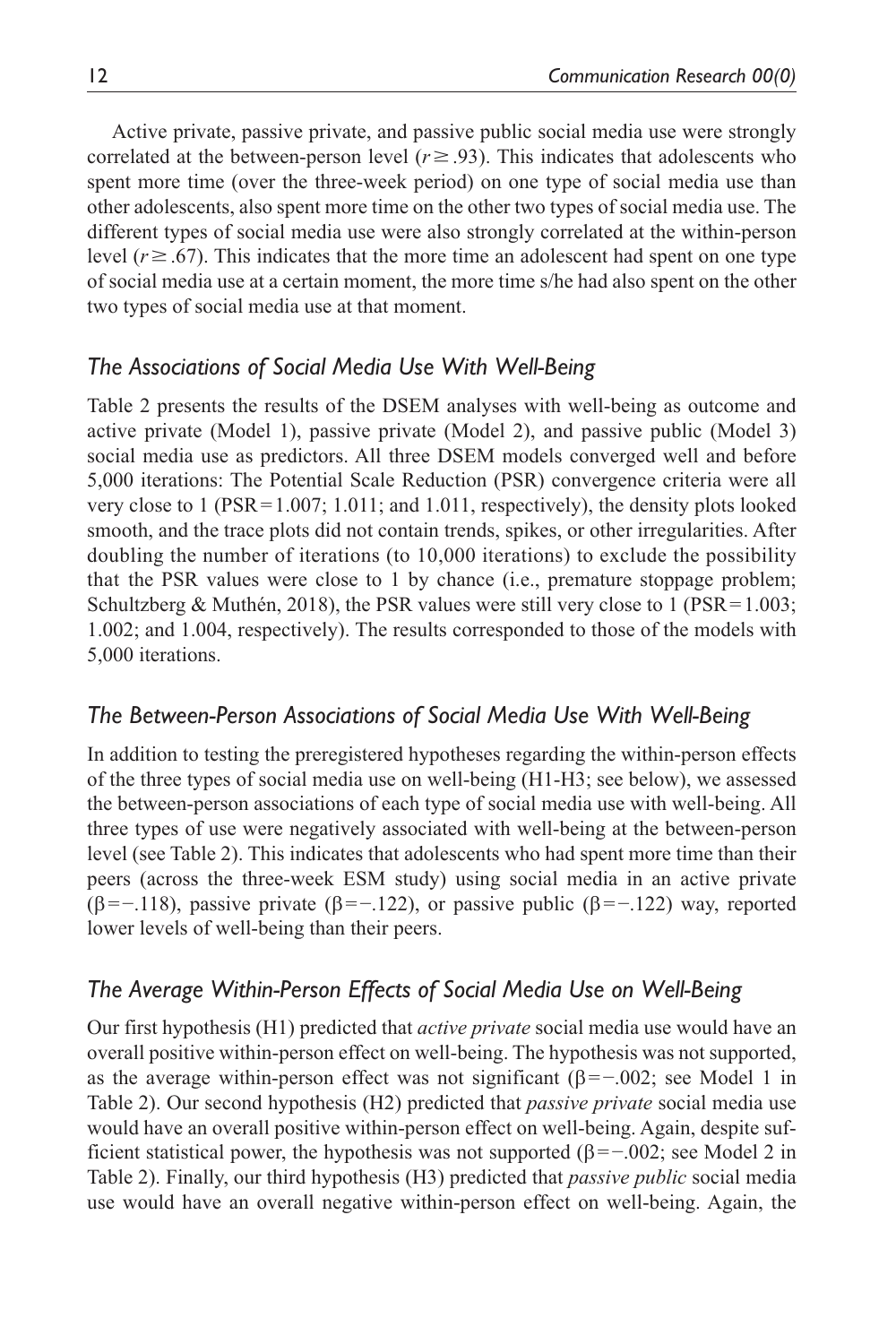|                                                                                                                                                                                                                                                                                                                                                                           |                                  |                             | Active Private SMU<br>Model <sup> </sup> |                                                  |                                  | Passive Private SMU         | Model 2                     |                                                       |                                  |                              | Passive Public SMU<br>Model 3 |                                                  |
|---------------------------------------------------------------------------------------------------------------------------------------------------------------------------------------------------------------------------------------------------------------------------------------------------------------------------------------------------------------------------|----------------------------------|-----------------------------|------------------------------------------|--------------------------------------------------|----------------------------------|-----------------------------|-----------------------------|-------------------------------------------------------|----------------------------------|------------------------------|-------------------------------|--------------------------------------------------|
|                                                                                                                                                                                                                                                                                                                                                                           | ≏                                | $\approx$                   | р                                        | 95% CI                                           | Β                                | $\circ$                     | Þ                           | 95% CI                                                | B                                | $\omega$                     | Þ                             | Ū<br>95%                                         |
| $SMU \rightarrow AWB$ [H1/2/3; beta] beta]<br>AVB (t-1) AVB (t)<br>Within-Person Effects                                                                                                                                                                                                                                                                                  | 0.274<br>$-0.001$                | $-0.002$<br>.274            | 435<br>000                               | $[-0.020, 0.015]$<br>[.260, .288]                | $-0.002$<br>0.273                | $-0.002$<br>273             | 405<br>000                  | $[-019, 013]$<br>[.259, .287]                         | $-0.007$<br>0.275                | $-004$<br>.275               | 326<br>8                      | $[-0.22, 0.014]$<br>[.261, .289]                 |
| Between-Person Associations<br>SMU & AWB<br>AWB & beta <sup>a</sup><br>SMU & beta <sup>a</sup>                                                                                                                                                                                                                                                                            | $-0.117$<br>$-0.005$<br>$-0.029$ | $-118$<br>$-0.39$<br>$-200$ | $\frac{1}{2}$<br>$\frac{0}{2}$<br>297    | $[-215, -015]$<br>$-346, -040$ ]<br>$-184.107$ ] | $-0.120$<br>$-0.007$<br>$-0.031$ | $-0.59$<br>$-122$<br>$-246$ | $\frac{1}{2}$<br>213<br>002 | $[-218, -018]$<br>$[-.396, -.086]$<br>$[-.207, .090]$ | $-0.102$<br>$-0.035$<br>$-0.003$ | $-122$<br>$-0.020$<br>$-205$ | $\frac{5}{10}$<br>393<br>027  | $[-.229, -013]$<br>$[-369, 002]$<br>$-162.119$ ] |
|                                                                                                                                                                                                                                                                                                                                                                           | ิง                               |                             | Þ                                        | ū<br>95%                                         | ზ                                |                             | Þ                           | 95% CI                                                | $\epsilon$ <sup>2</sup>          |                              | $\Delta$                      | ō<br>95%                                         |
| <b>PHI BWA ← DNS</b><br>Random Effects                                                                                                                                                                                                                                                                                                                                    | 0.019                            |                             | 800                                      | [0.012, 0.029]                                   | 0.014                            |                             | $\frac{8}{2}$               | [0.009, 0.024]                                        | 0.027                            |                              | 80                            | [0.015, 041]                                     |
| AVVB $(t-1) \Rightarrow$ AVVB $(t)$<br>Other Variances                                                                                                                                                                                                                                                                                                                    | 0.051                            |                             | 8                                        | [0.042, 0.06]                                    | 0.051                            |                             | 000                         | [0.042, 0.062]                                        | 0.050                            |                              | 8                             | [0.042, 061]                                     |
| SMU (within-person)                                                                                                                                                                                                                                                                                                                                                       | 0.858                            |                             | 800                                      | [0.846, 0.871]                                   | 0.920                            |                             | $\frac{8}{2}$               | [0.907, 0.934]                                        | 0.716                            |                              | $\frac{8}{2}$                 | [0.705, 0.727]                                   |
| SMU (between-person)                                                                                                                                                                                                                                                                                                                                                      | 0.891                            |                             | 8                                        | 0.775, 1.035                                     | 0.874                            |                             | 000                         | [0.761, 1.015]                                        | 0.631                            |                              | 8                             | [0.543, 0.737]                                   |
| AVVB (within-person)                                                                                                                                                                                                                                                                                                                                                      | $\overline{80}$                  |                             | 000                                      | 1.064, 1.097                                     | 1.082                            |                             | 000                         | 1.065, 1.099]                                         | $-0.77$                          |                              | 000                           | 1.061, 1.094                                     |
| AWB (between-person)                                                                                                                                                                                                                                                                                                                                                      | $\frac{1}{2}$                    |                             | 8                                        | 0.965, 1.300                                     | 1.116                            |                             | 000                         | [0.966, 1.301]                                        | $\frac{1}{2}$                    |                              | 8                             | [0.966, 1.299]                                   |
| Note. SMU = social media use; AWB = affective well-being; ßs are standardized using the STDYX Standardization in Mplus. p-values are one-tailed Bayesian p-values (see McNeish &<br>Hamaker, 2020)                                                                                                                                                                        |                                  |                             |                                          |                                                  |                                  |                             |                             |                                                       |                                  |                              |                               |                                                  |
| beta reflects the within-person effect of active private (H1; Model 1), passive private (H2; Model 2), and passive public (H3; Model 3) social media use on affective well-being. The                                                                                                                                                                                     |                                  |                             |                                          |                                                  |                                  |                             |                             |                                                       |                                  |                              |                               |                                                  |
| passive public (Model 3) social media use on affective well-being depends on adolescents' average level of social media use (SMU & beta) and on adolescents' average level of affective<br>between-person associations between SMU & beta and AWB & beta reflect the extent to which the within-person effect of active private (Model 1), passive private (Model 2), and |                                  |                             |                                          |                                                  |                                  |                             |                             |                                                       |                                  |                              |                               |                                                  |
| well-being (AVVB & beta). <sup>b</sup> The random within-person effect of social media use on affective well-being (H4) reflects the between-person variance around the within-person effect of                                                                                                                                                                           |                                  |                             |                                          |                                                  |                                  |                             |                             |                                                       |                                  |                              |                               |                                                  |
| active private (Model 1), passive private (Model 2), and passive public (Model 3) social media use on affective well-being.                                                                                                                                                                                                                                               |                                  |                             |                                          |                                                  |                                  |                             |                             |                                                       |                                  |                              |                               |                                                  |

Table 2. DSEM Estimates and 95% Bayesian Credible Intervals for the Within-Person Effects, Between-Person Associations, Random **Table 2.** DSEM Estimates and 95% Bayesian Credible Intervals for the Within-Person Effects, Between-Person Associations, Random

13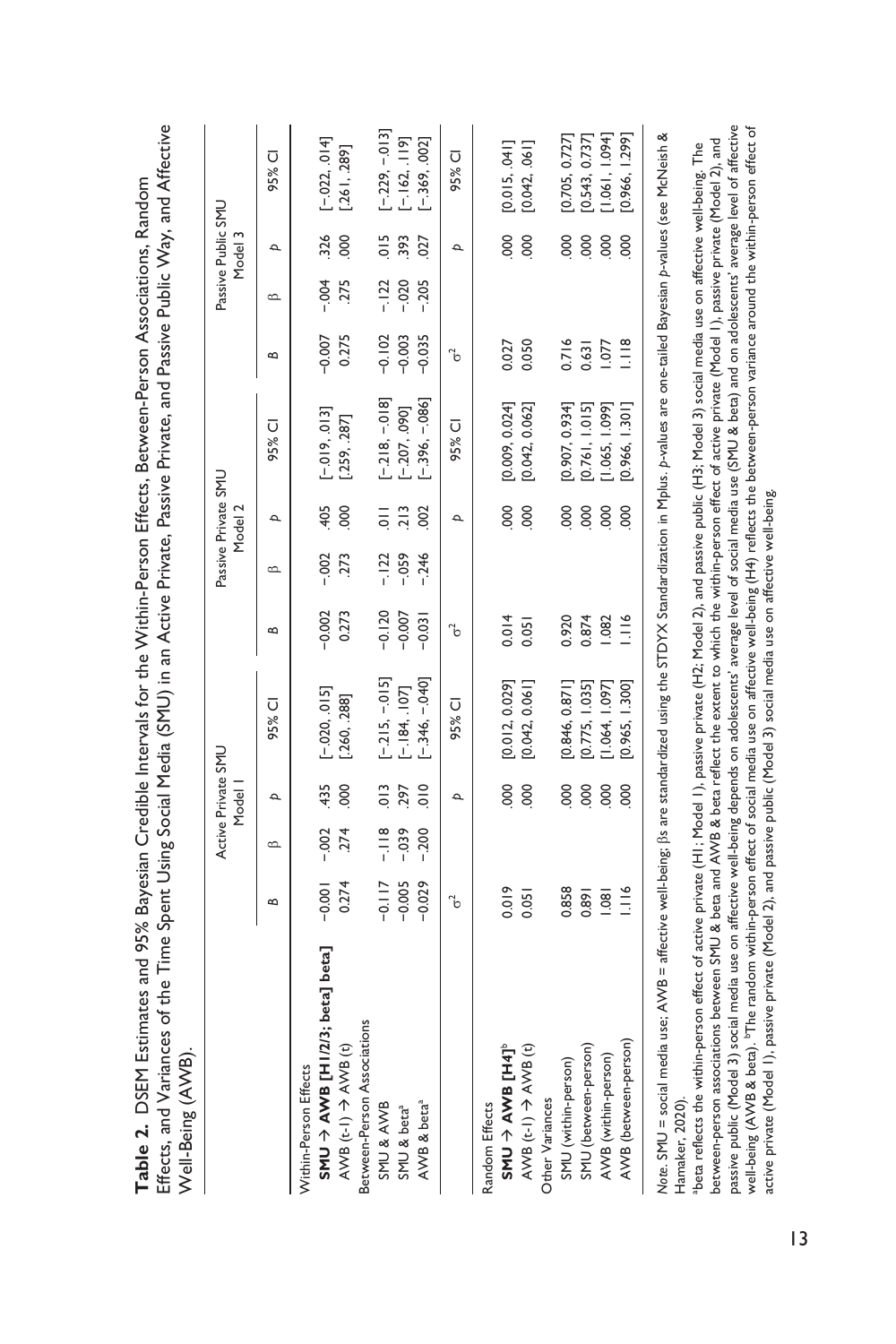

**Figure 1.** Distribution of the Person-Specific Standardized Effect Sizes Across the Sample for the Effects of Active Private, Passive Private, and Passive Public Social Media Use on Affective Well-Being.

*Note.* Standardized effect sizes are displayed on the *x*-axes, number of participants are displayed on the *y*-axes. The left panel shows the distribution of the person-specific effect sizes of active private social media use on affective well-being (range:  $\beta$ =−.253 to  $\beta$ =+0.275). The middle panel shows the distribution of the person-specific effect sizes of passive private social media use on affective well-being (range:  $\beta$ =−.218 to  $\beta$ =+.256). The right panel shows the distribution of the person-specific effect sizes of passive public social media use on affective well-being (range:  $\beta = -.301$  to  $\beta = +.348$ ). Vertical black lines represent the average of the person-specific effects (i.e., overall within-person effect:  $\beta = -0.002$  for active private use;  $\beta = -.002$  for passive private use; and  $\beta = -.004$  for passive public use).

hypothesis was not supported  $(\beta = 0.004$ ; see Model 3 in Table 2). Altogether, the findings indicate that, on average, the time adolescents spent using social media in an active private (H1), passive private (H2), or passive public (H3) way in the previous hour did not affect their momentary well-being.

# *The Person-Specific Effects of Social Media Use on Well-Being*

Hypothesis 4 (H4) predicted that the within-person effects of active private, passive private, and passive public social media use on well-being would differ from adolescent to adolescent. This hypothesis was supported for all three types of social media use, as indicated by the significant random effects (see Table 2; random effects:  $\sigma^2$ =0.019 for active private,  $\sigma^2$ =0.014 for passive private, and  $\sigma^2$ =0.027 for passive public use). This means that there was significant variance across participants in the extent to which their social media use predicted changes in well-being. Figure 1 illustrates this heterogeneity, by showing the distribution of the person-specific standardized effect sizes across the sample for the effects of active private, passive private, and passive public social media use on well-being.

As Figure 1 shows, the effect sizes ranged from  $\beta = -0.253$  to  $\beta = +0.275$  for active private use, from  $\beta = -0.218$  to  $\beta = +0.256$  for passive private use, and from  $\beta = -0.301$ to  $\beta$  = +.348 for passive public use. Among 65% of participants, active private social media use had no or very small positive or negative effects on well-being  $(-.05 \leq \beta \leq .05)$ . Among 18% of participants active private use had positive effects  $(β \ge 0.05)$ , whereas among another 17% it had negative effects  $(β \le -0.05)$ . Similar percentages were found for passive private (67% no effect; 17% positive effect; 16% negative effect) and passive public (60% no effect; 20% positive effect; 20% negative effect) social media use.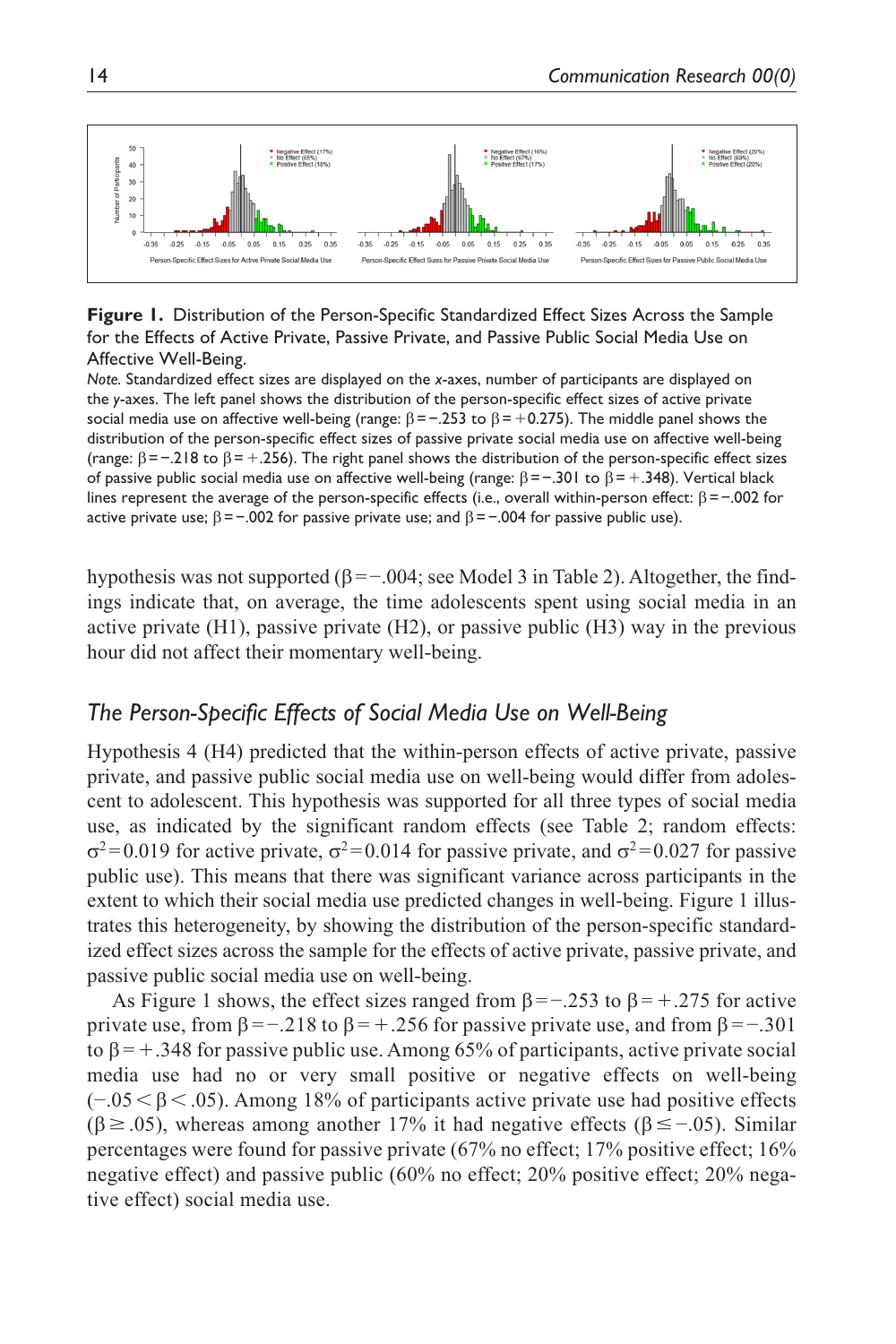# *A Typology of Person-Specific Social Media Effects*

Our research question (RQ1) asked how the effects of active private, passive private, and passive public social media use on momentary well-being would co-occur within each adolescent. We found that the person-specific effects of active private and passive private use  $(r=.89)$ , passive private and passive public use  $(r=.77)$ , and active private and passive public use  $(r=.72)$  were strongly correlated. Based on the co-occurrence of the effects of active private, passive private, and passive public social media use on well-being within each adolescent, we identified four groups (see Table 3). A first group, including 45% of participants, did not experience any effect of social media use on their well-being, irrespective of the type of use. A second group, consisting of 28% of participants, only experienced negative effects. Most adolescents in this group experienced a decline in well-being due to all three types of social media use. A third group, encompassing 26% of adolescents, only experienced positive effects of social media use on well-being. Most of them benefited from all three types of social media use. Finally, a fourth group constituted a cluster of only three adolescents (1%). They all experienced a combination of both positive and negative effects, depending on the type of social media use. The theoretically expected effect pattern of a positive effect of active private and passive private use and a negative effect of passive public use was found for only one participant (0.3%).

Figure 2 displays three  $N=1$  time-series plots for the effects of active private, passive private, and passive public social media use on well-being: One time-series plot for a negatively affected adolescent, one for a positively affected adolescent, and one for the adolescent who experienced all three hypothesized effects. All three time series show that adolescents' well-being regularly co-fluctuated with the time spent using social media in an active private, passive private, and passive public way. However, substantial differences exist: The well-being of the negatively affected adolescent regularly *decreased* when his/her active private, passive private, or passive public social media use *increased*, and vice versa. In contrast, the well-being of the positively affected adolescent regularly *increased* when his/her active private, passive private, or passive public social media use *increased*, and vice versa. And the well-being of the adolescent who experienced a mix of effects *increased* when his/her active private or passive private social media use *increased*, and vice versa, but *decreased* when his/her passive public social media use *increased*, and vice versa.

### *Sensitivity Analyses*

As preregistered, we conducted three sets of sensitivity analyses to examine the robustness of the results. An overview of the sensitivity analyses and results can be found in Appendix B. All results remained virtually unchanged.

### *Exploratory Analyses*

In addition to investigating the hypothesized within-person effects of active private, passive private, and passive public social media use on well-being (H1–H3)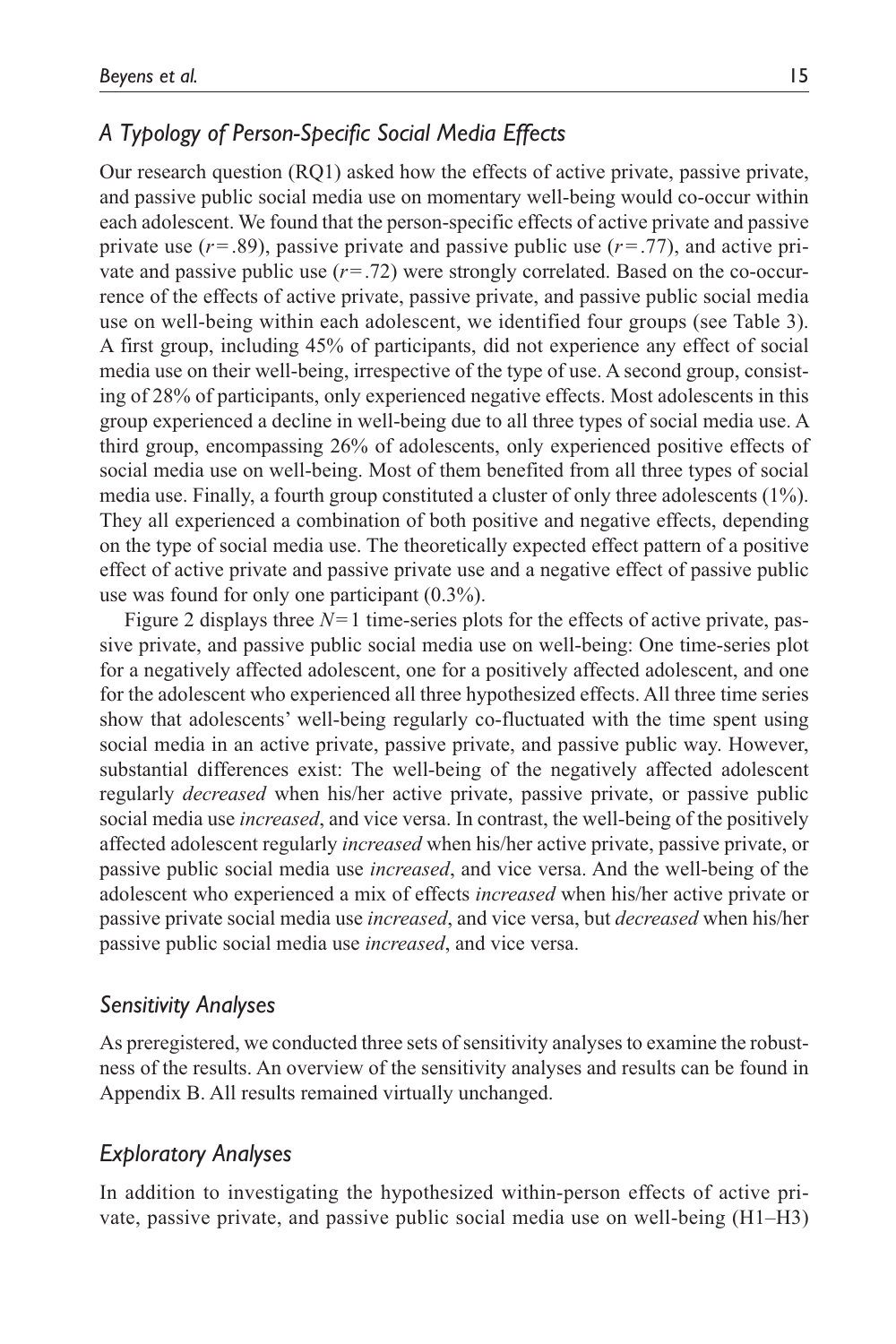| on Affective Well-Being.                                                                                                          |                                 |                                  |                                 |                |                                                 |           |                                 |                                       |                                        |                                  |
|-----------------------------------------------------------------------------------------------------------------------------------|---------------------------------|----------------------------------|---------------------------------|----------------|-------------------------------------------------|-----------|---------------------------------|---------------------------------------|----------------------------------------|----------------------------------|
|                                                                                                                                   | Private<br>Active<br><b>UWS</b> | Passive<br>Private<br><b>UWS</b> | Passive<br>Public<br><b>UWS</b> | $\mathbf{r}$   | $\aleph$                                        | $%$ Girls | Well-Being<br>Affective<br>(SD) | Active Private<br>M(SD)<br><b>NNS</b> | Passive Private<br>M(SD)<br><b>NNS</b> | Public SML<br>Passive<br>(M(SD)) |
| No Effects                                                                                                                        | $\circ$                         | 0                                | 0                               | 75             | 45.22                                           | 52.57     | 4.52(1.02)                      | 8.50 (10.70)                          | 9.34 (10.63)                           | 7.55 (9.00)                      |
| Negative Effects                                                                                                                  |                                 |                                  |                                 | $\frac{80}{2}$ | 28.17                                           | 61.47     | 4.36 (1.07)                     | 7.12 (8.63)                           | 8.08 (8.38)                            | 6.20(7.11)                       |
|                                                                                                                                   | I                               | ı                                | ı                               |                | 8.53                                            |           |                                 |                                       |                                        |                                  |
|                                                                                                                                   |                                 | ı                                | 0                               |                | 4.13                                            |           |                                 |                                       |                                        |                                  |
|                                                                                                                                   | ı                               | 0                                |                                 |                | $\frac{1}{2}$                                   |           |                                 |                                       |                                        |                                  |
|                                                                                                                                   | ı                               | 0                                | 0                               |                | 2.58<br>1.29<br>7.75<br>2.07                    |           |                                 |                                       |                                        |                                  |
|                                                                                                                                   | 0                               | I                                |                                 |                |                                                 |           |                                 |                                       |                                        |                                  |
|                                                                                                                                   | $\circ$                         | 0                                | ı                               | ္က             |                                                 |           |                                 |                                       |                                        |                                  |
|                                                                                                                                   | $\circ$                         | $\overline{\phantom{a}}$         | 0                               |                |                                                 |           |                                 |                                       |                                        |                                  |
| Positive Effects                                                                                                                  |                                 |                                  |                                 | $\overline{0}$ | 25.84                                           | 47.00     | 4.47 (1.10)                     | 6.49 (7.55)                           | 7.18 (7.58)                            | 5.77 (6.50)                      |
|                                                                                                                                   | $^+$                            |                                  | $^+$                            | ᡩ              | E                                               |           |                                 |                                       |                                        |                                  |
|                                                                                                                                   | $^+$                            | $\hspace{0.1mm} +$               | 0                               |                | 3.10                                            |           |                                 |                                       |                                        |                                  |
|                                                                                                                                   | $^{+}$                          | $\circ$                          |                                 |                |                                                 |           |                                 |                                       |                                        |                                  |
|                                                                                                                                   | $^{+}$                          | $\circ$                          | $\circ$                         |                |                                                 |           |                                 |                                       |                                        |                                  |
|                                                                                                                                   | $\circ$                         | $^+$                             | $^+$                            |                | $78$<br>$2.33$<br>$-6.46$<br>$-6.78$<br>$-6.78$ |           |                                 |                                       |                                        |                                  |
|                                                                                                                                   | $\circ$                         | $\circ$                          | $^+$                            | 25             |                                                 |           |                                 |                                       |                                        |                                  |
|                                                                                                                                   | $\circ$                         | $^{+}$                           | $\circ$                         |                |                                                 |           |                                 |                                       |                                        |                                  |
| Mixed Effects                                                                                                                     |                                 |                                  |                                 |                |                                                 | 66.67     | 4.74 (1.74)                     | 9.71 (5.01)                           | 10.02(6.41)                            | 6.10(4.49)                       |
|                                                                                                                                   | $^{+}$                          | $^+$                             | $\ddot{\tilde{}}$               |                | 0.26                                            |           |                                 |                                       |                                        |                                  |
|                                                                                                                                   | $^{+}$                          | 0                                | I                               |                | 0.26                                            |           |                                 |                                       |                                        |                                  |
|                                                                                                                                   | $\overline{\phantom{a}}$        | $^+$                             | $\overline{\phantom{a}}$        |                | 0.26                                            |           |                                 |                                       |                                        |                                  |
| Total                                                                                                                             |                                 |                                  |                                 | 387            | $\overline{0}$                                  | 54        | 4.46 (1.06)                     | 7.61 (9.39)                           | 8.43 (9.30)                            | 6.71 (7.89)                      |
| Note. SMU = social media use; 0 = no effect; + = positive effect; − = negative effect; *The theoretically assumed effect pattern. |                                 |                                  |                                 |                |                                                 |           |                                 |                                       |                                        |                                  |

16**Table 3.** Effect Pattern Groups Based on the Person-Specific Effects of Active Private, Passive Private, and Passive Public Social Media Use Table 3. Effect Pattern Groups Based on the Person-Specific Effects of Active Private, Passive Private, and Passive Public Social Media Use

 $\overline{16}$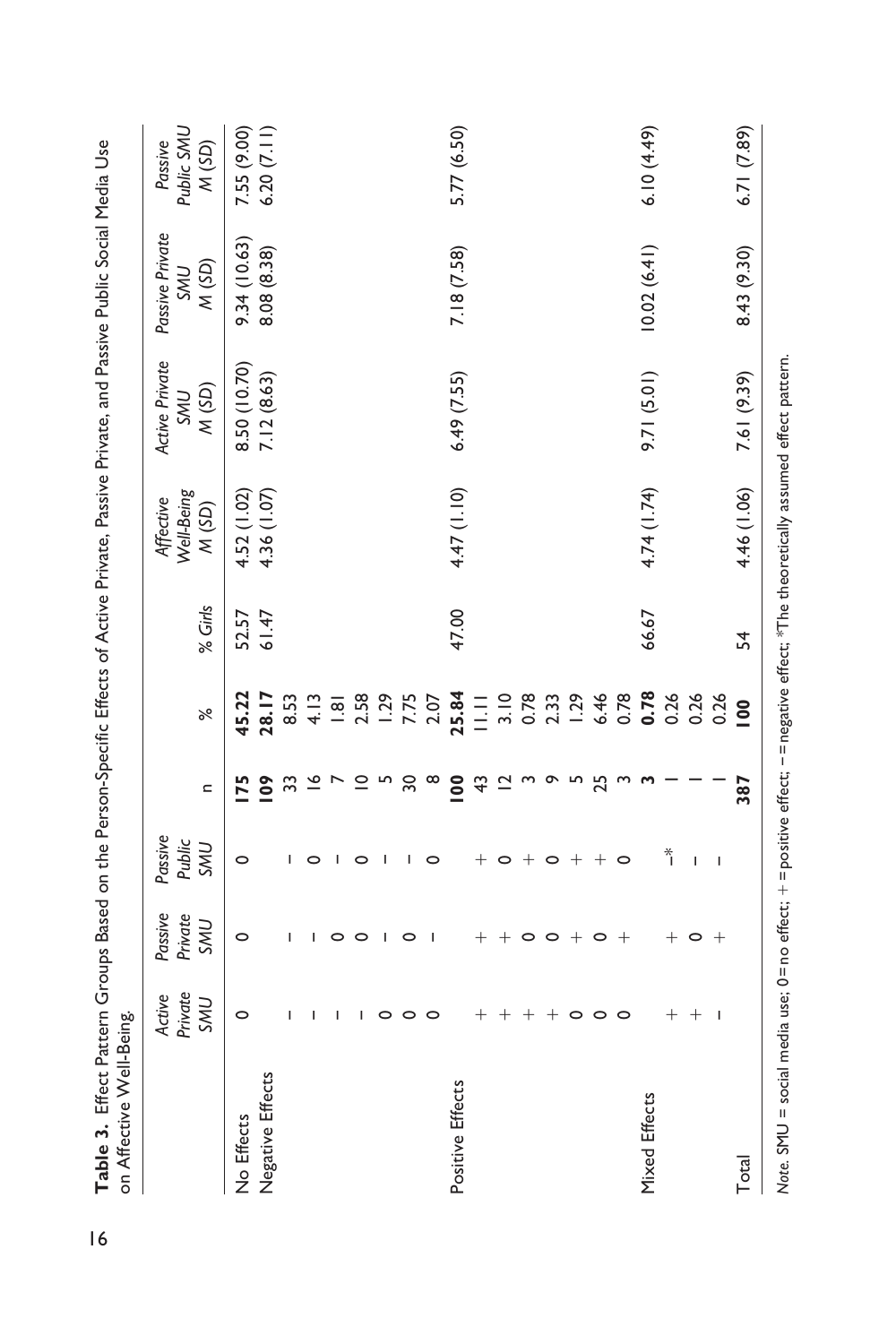

**Figure 2.** *N*=1 Time Series for the Effects of Active Private, Passive Private, and Passive Public Social Media Use on Affective Well-Being for a Negatively Affected Adolescent, a Positively Affected Adolescent, and an Adolescent Who Experienced Both Negative and Positive Effects.

*Note.* Measurement moments are displayed on the *x*-axes (range 1–126). The time spent using social media in an active private (blue lines), passive private (red lines), and passive public (green lines) way (0=*0minutes* to 6=*60minutes*), and state affective well-being (yellow lines; 0=*not happy at all* to 6=*completely happy*) are displayed on the *y*-axes. The top time-series plot belongs to an adolescent who experienced negative effects. The middle time-series plot belongs to an adolescent who experienced positive effects. The bottom time-series plot belongs to an adolescent who experienced the theoretically expected positive effect of active and passive private use and negative effect of passive public use.

and between-person differences in these effects (H4), we explored whether the effects differed according to adolescents' mean level of active private, passive private, and passive public social media use and mean level of well-being. As shown in Table 2, the cross-level interactions of adolescents' mean level of each of the three types of social media use with the within-person effect were not significant. However, the within-person effect of each type of social media use on well-being varied according to adolescents' mean level of well-being. Adolescents with lower mean levels of well-being tended to respond with stronger increases in their momentary well-being when they spent more time using social media in an active private, passive private, or passive public way than adolescents with higher mean levels of well-being.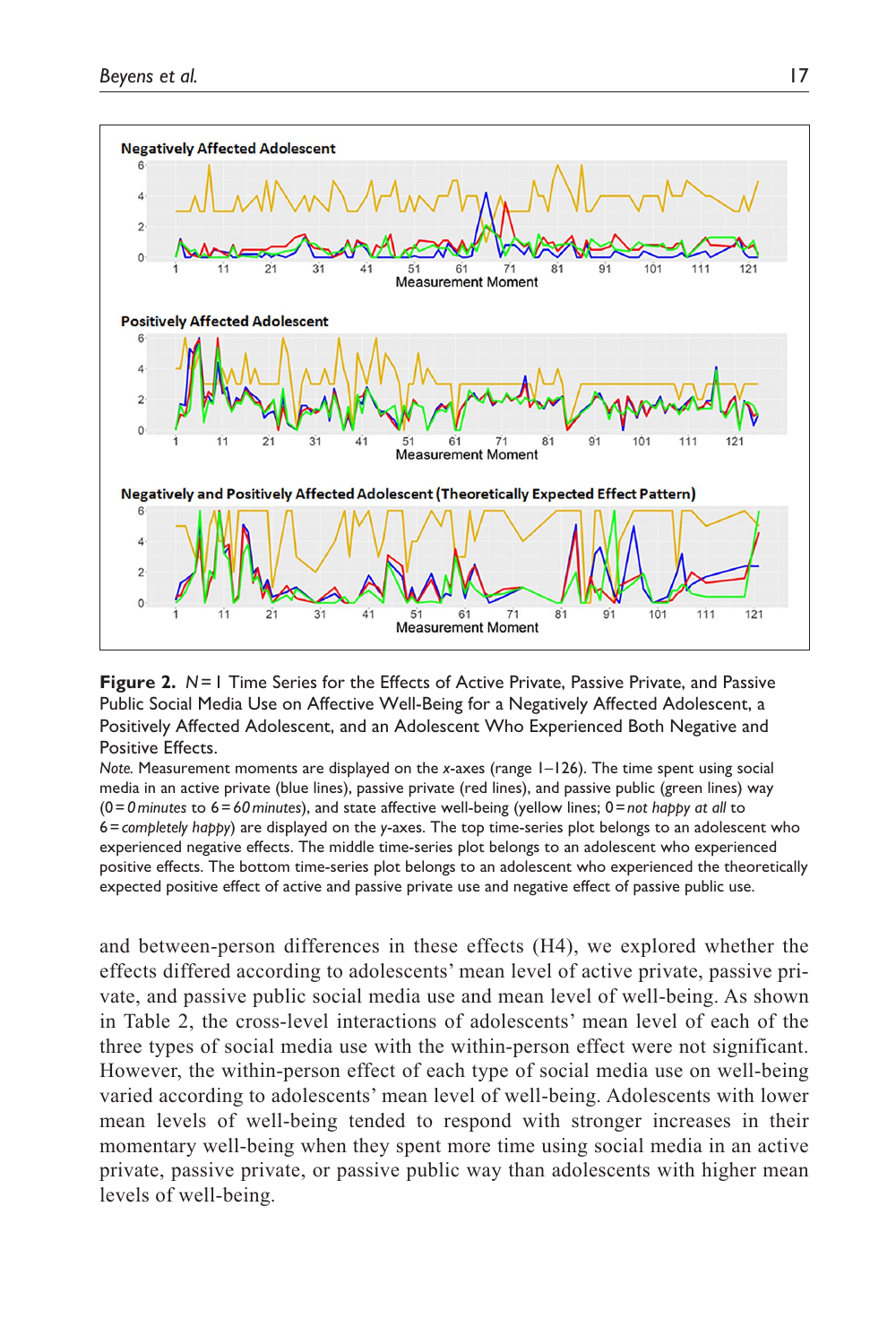# **Discussion**

The current study investigated the effects of active private, passive private, and passive public social media use on adolescents' affective well-being, using intensive longitudinal data of a three-week experience sampling study (34,930 assessments). Based on theory and previous empirical studies, we assumed that different types of social media use would lead to different effects. Specifically, we hypothesized that active and passive private use (i.e., sending and reading direct messages) would enhance adolescents' well-being (H1-H2), whereas passive public use (i.e., browsing) would undermine adolescents' well-being (H3). These hypotheses were not confirmed: None of the overall (within-person) effects of the three types of social media use were significant. On average, sending or reading direct messages or browsing through others' social media posts did not affect adolescents' well-being.

However, in support of H4, the (within-person) effects of all three types of use differed from adolescent to adolescent. The theoretically assumed positive effect for active private social media use held for only 18% of adolescents. For the other 82%, the effect did not match expectation: 65% of adolescents experienced no or very small effects and 17% experienced an effect opposite of theoretical expectation, that is, a *negative* effect. Likewise, the theoretically assumed positive effect for passive private social media use was only confirmed for 17% of adolescents. Most adolescents did not match expectation, as 67% of adolescents experienced no effect and 16% experienced an effect opposite of expectation. Additionally, the expected negative effect of passive public social media use was found for only 20% of adolescents, while another 20% experienced an opposite effect, and 60% experienced no effect.

While differences exist between adolescents in the extent to which their well-being changes due to their active private, passive private, and passive public social media use, differences *within* adolescents in how different types of social media use affect them are exceptional. Looking at the co-occurrence of the effects of active private, passive private, and passive public social media use within each single adolescent (RQ1), our study showed that an adolescent either experienced positive, negative, or no effects when sending or reading private messages as well as when browsing through others' content. In fact, a large group of adolescents (45%) did not experience any effects: None of the three types of social media use led to changes in their well-being. Another group of adolescents (28%) only experienced negative effects, whereas a group of similar size (26%) only experienced positive effects. Only a very small group (1%) experienced both positive and negative effects.

# *Different Adolescents, Different Effects*

There are at least three potential explanations as to why different adolescents experience different effects of social media use on well-being. First, how adolescents respond to social media may differ. For instance, private social media use may enhance relational closeness and connectedness among those who experience positive effects. However, among those who experience negative effects, private use may create feelings of disconnection, insecurity about peer relationships, social approval anxiety and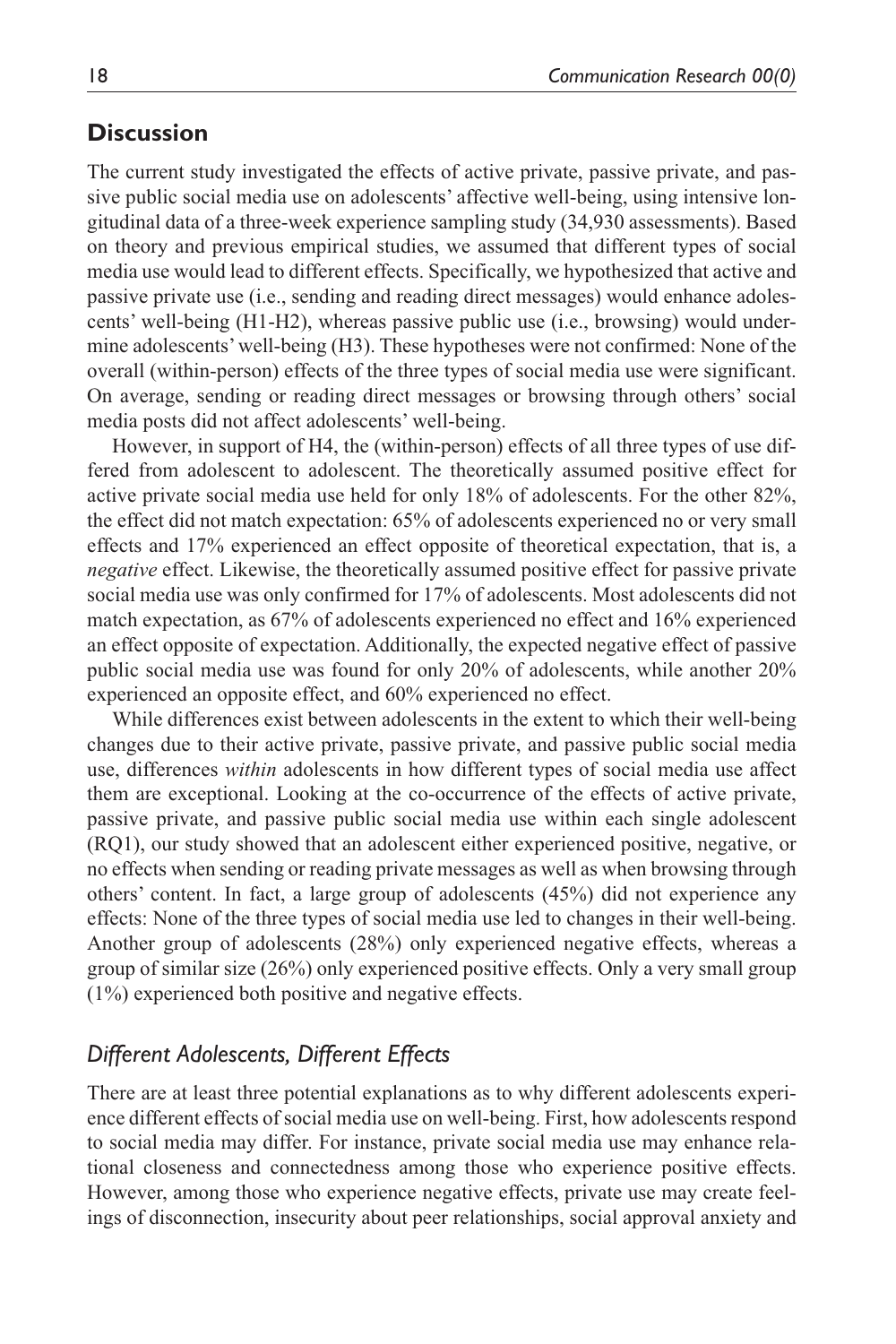distress about others' reactions, as well as availability stress (Steele et al., 2020). And while passive public use may undermine some adolescents' well-being, for instance because they feel worse off than others, it may enhance other adolescents' well-being, for instance because it leads to inspiration (Meier et al., 2020; Weinstein, 2018).

A second explanation for adolescents' differential susceptibility to the effects of social media may be that different adolescents send, receive, or browse through different content. Adolescents who experience negative effects due to passive public use may browse through posts that contain more idealized content (e.g., unrealistic appearance ideals) than the posts that are viewed by adolescents who experience positive effects. And adolescents who experience positive effects may browse, share, and receive more positive content (e.g., funny posts, memes). Likewise, the private interactions of adolescents who experience negative effects may be more negative than those of adolescents who experience positive effects. These private interactions may mirror adolescents' offline peer relationships. According to the poor-get-poorer and rich-get-richer hypotheses (Kraut et al., 2002), adolescents who have low-quality offline relationships may also have low-quality social media interactions, and, consequently, they may become unhappier, whereas adolescents with high-quality offline relationships may have more high-quality private social media exchanges and therefore become happier. Research is needed that investigates whether between-person differences in the effects of active private, passive private, and passive public social media use on adolescents' well-being can be explained by differences in what adolescents send, receive, and browse through on social media. Therefore, there is a dire need for studies that focus on the content of adolescents' social media use, for instance by tracking such content.

A third explanation for the between-person differences in susceptibility may be that adolescents' motivations for using social media differ. For instance, passive public use may not only comprise mindless browsing, but also intentional, interest-driven browsing (Trieu & Ellison, 2018). Although both types of browsing can be considered passive public use, their implications for adolescents' well-being may differ. For instance, adolescents who browse others' posts intentionally, driven by social interest (e.g., to learn more about their peers), may use this information to connect and interact with others, which may improve their connectedness with others and enhance their well-being. For adolescents who do not have such motivations, but who engage in mindless browsing, reading or watching others' posts may elicit insecurities, which may undermine their well-being. Research is needed that investigates adolescents' motivations behind social media browsing, in order to understand whether certain types of browsing enhance adolescents' well-being, whereas other types undermine their well-being.

# *Same Adolescent, Same Effects*

Based on theory and previous studies, we assumed that active and passive private use would have a *positive* effect on adolescents' well-being, whereas passive public use would have a *negative* effect. However, this pattern of effects held for only one adolescent. In fact, positive and negative effects co-occurred very rarely within the same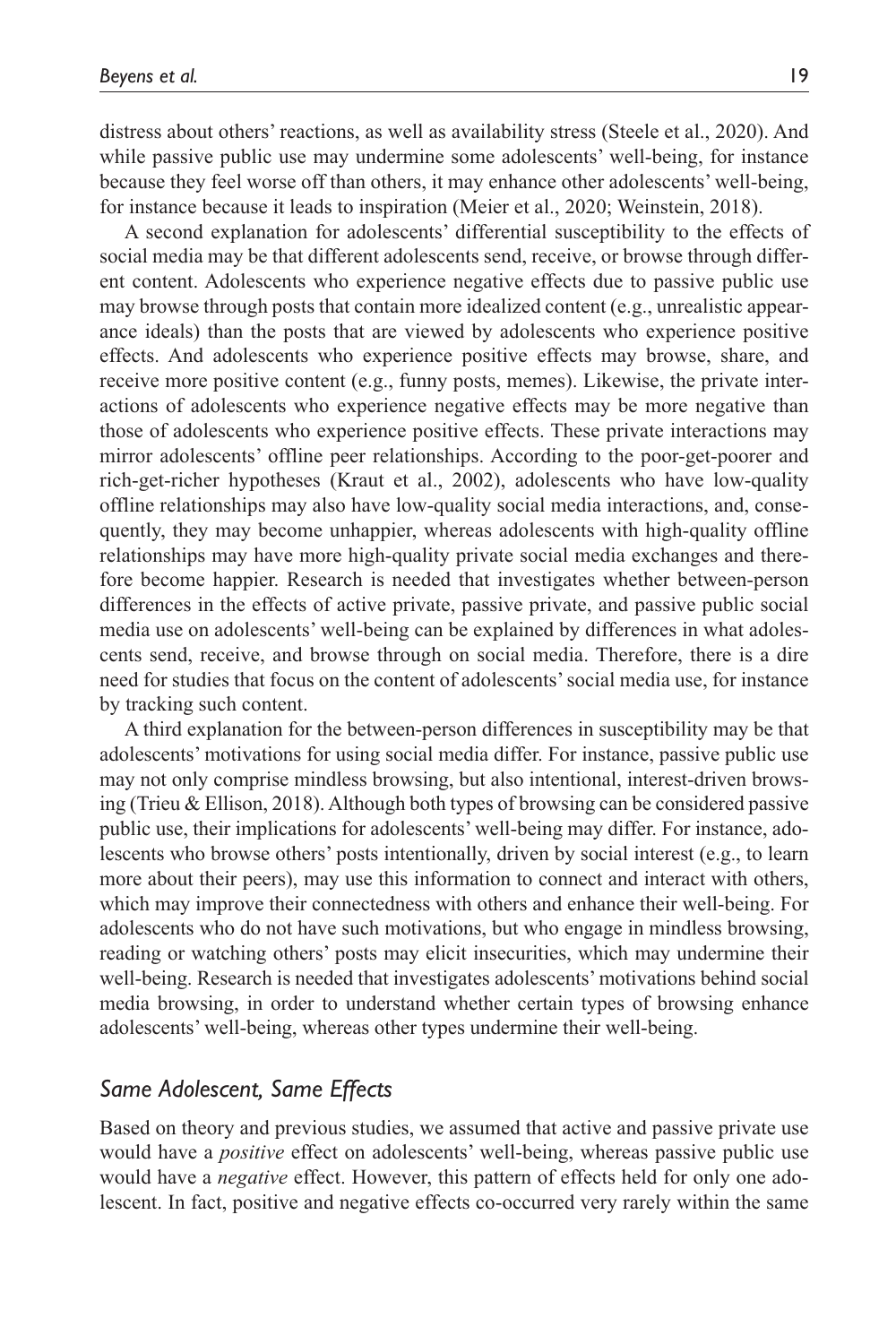adolescent, as only three participants experienced such opposite effects. Instead, browsing through others' content, sending private messages, and reading private messages all seemed to have similar effects on an adolescent's well-being. In fact, we found that almost half of the adolescents did not experience any effect at all due to the three types of use, whereas the other half consistently experienced either positive or negative effects.

Several explanations for this homogeneity of effects are conceivable. First, there might be certain traits that predict whether an adolescent experiences either positive, negative, or no effects of using social media, irrespective of whether it involves active private, passive private, or passive public use. Perhaps certain adolescents, such as those with low self-esteem, have a negativity bias for how they look at the world, attaching more weight to negative than positive experiences (Rozin & Royzman, 2001). These adolescents may have a more negative approach towards social media, developing insecurities and envy rather than inspiration, and seeking, consuming, and posting more negative content, and receiving more negative feedback from others (Ehrenreich & Underwood, 2016; Rideout & Robb, 2018).

A second explanation as to why there were almost no mixed effects patterns in the sample may be that the theoretical distinction between active and passive use cannot be empirically verified, at least not among adolescents. As our study showed, active private, passive private, and passive public social media use were all strongly correlated within adolescents. Active and passive private social media use in particular were highly correlated and had very similar effects on well-being. This is not surprising, since private social media use is a highly dynamic process, involving two-way interactions between sender and receiver, such that active private use (i.e., sending messages) likely elicits passive private use (i.e., receiving messages), and vice versa. Overall, the findings indicate that the active–passive use dichotomy may be an artificial distinction that does not provide a comprehensive picture of adolescents' actual patterns of social media use.

Similarly, the extremely high between-person correlations between the three types of social media use suggest that the distinction between active and passive use may have little value. Given these strong intercorrelations, it is not surprising that we found almost equally sized (negative) between-person associations of the three types of social media use with well-being. Adolescents who spent more time using social media than their peers felt unhappier than their peers, no matter whether it concerned active private, passive private, or passive public use. Altogether, the findings of the current study show that different types of social media use are related to an adolescent's well-being in very similar ways. These findings point at the need to move beyond the distinction between active and passive social media use and further refine the measurement of different types of social media use, as suggested by other scholars (e.g., Ellison et al., 2020).

#### *Comparing Within- and Between-Person Associations*

While adolescents who spent more time using social media than their peers reported lower levels of well-being than their peers (i.e., significant between-person associations),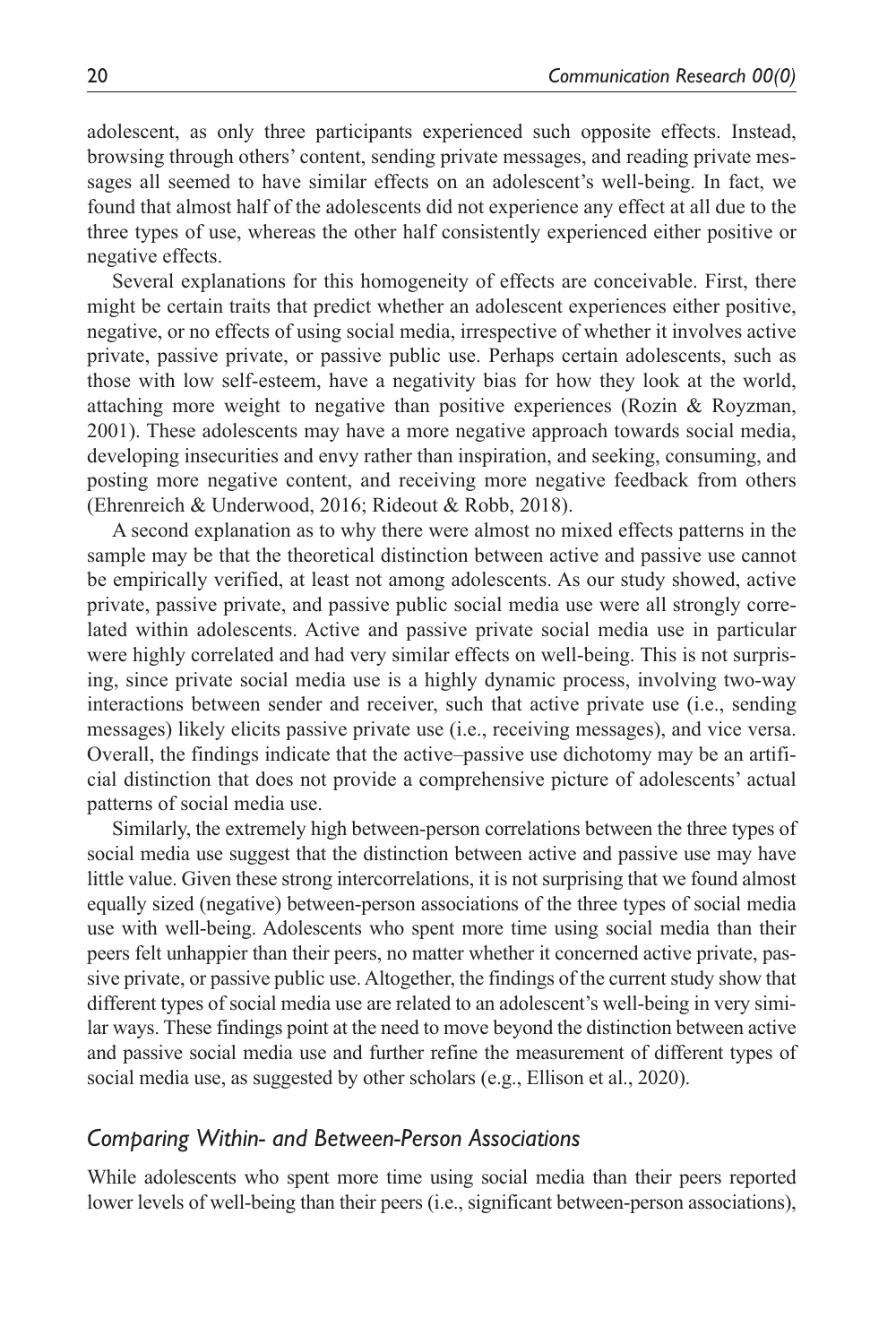on average, adolescents' momentary well-being did not change as they spent more time using social media (i.e., nonsignificant average within-person associations). Although this may seem contradictory at first, it is important to realize that between-person (or group-level) associations are not necessarily generalizable or comparable to within-person (or individual-level) associations. Only when processes at the group level and individual level are ergodic (i.e., when the sample is homogenous and stationary), statistical findings at the group level generalize to the individual level (Molenaar, 2004; Molenaar & Campbell, 2009). However, in the social sciences, processes are very rarely ergodic, as individuals differ from each other and change over time (Howard & Hoffman, 2018; Schmiedek & Dirk, 2015). Therefore, it is not surprising that the within-person effects of social media use on well-being found in the current study are different than the betweenperson associations between social media use and well-being. Overall, the findings highlight the importance of disentangling within-person from between-person associations in media effects research and investigating media effects at the individual level.

# *Avenues for Future Research*

An important question is why for so many adolescents their social media use does not lead to changes in well-being. While it is possible that social media use does not affect these adolescents' well-being at all, such conclusion may be premature. At least for some adolescents, the null effects may have resulted from a combination of increases and decreases in well-being, which likely cancel each other out. Although our study found that only very few adolescents experienced both positive and negative effects, it is possible that those who do not experience any effects also experience a mix of positive and negative effects, even from the same type of use. For instance, it is possible that browsing an Instagram feed elicits envy and undermines an adolescent's wellbeing at one moment, while it leads to inspiration and enhances that adolescent's wellbeing the next moment. Such pattern of positive and negative effects may ultimately result in an overall null effect.

Qualitative evidence indeed shows that adolescents have both positive and negative experiences when using social media. Even though the current study found that if adolescents experience any changes in well-being, these are either positive or negative, it is likely that adolescents experience both social media-induced ups and downs in their well-being. For instance, as illustrated in the time-series plot for the positively affected adolescent (see Figure 2), an adolescent who in general experiences positive effects of social media may, at least sometimes, also experience negative effects. To further understand the co-occurrence of positive and negative effects within one and the same adolescent, research is needed that investigates when social media use elicits positive effects, when negative effects, and when no effects within a single adolescent.

For a complete understanding of the effects of different types of social media use on well-being and a more comprehensive typology of person-specific effect patterns, studies should also investigate the effect of active public use, in addition to the effects of active private, passive private, and passive public use. However, it is doubtful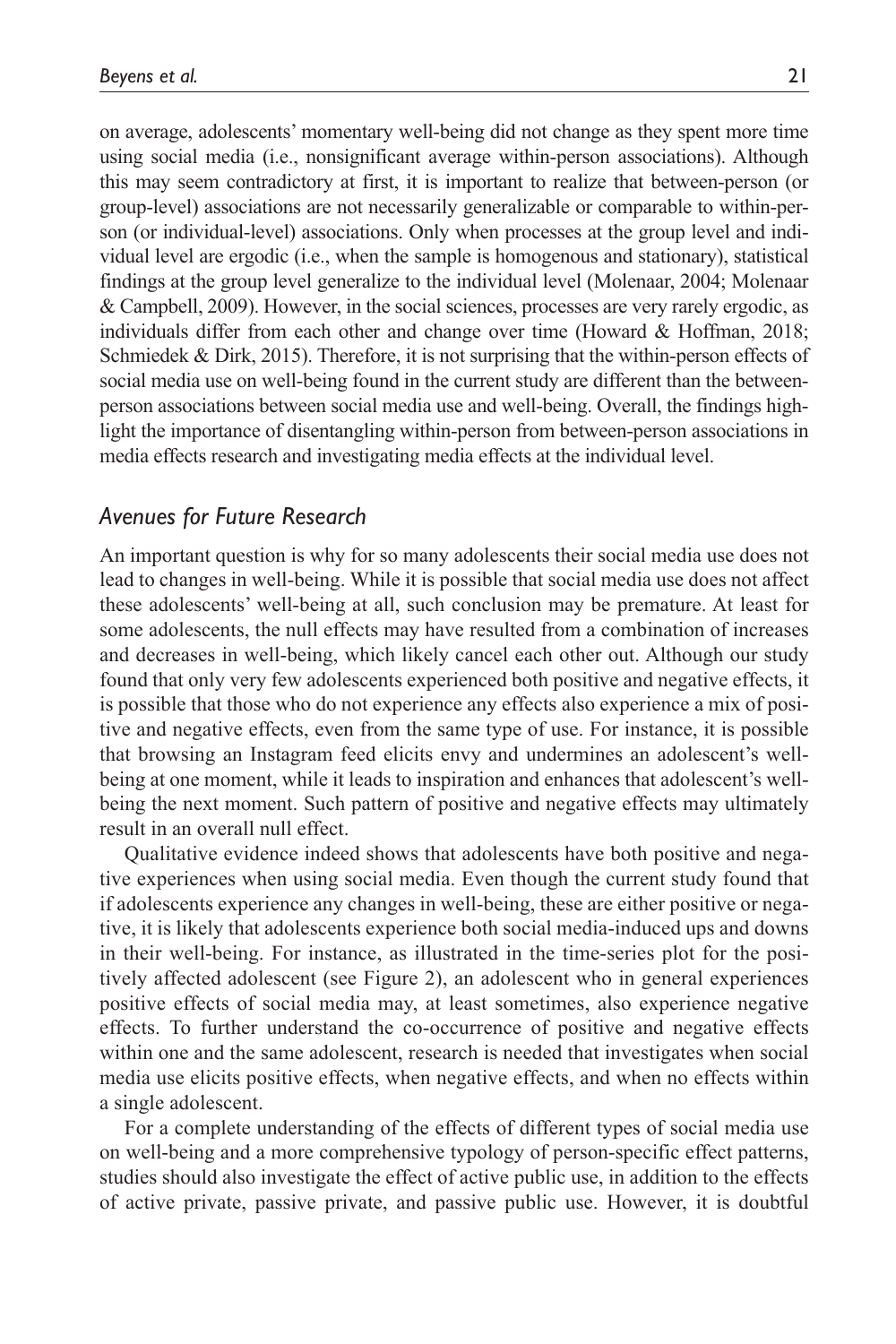whether this would meaningfully advance our understanding because, as previously suggested, the active versus passive use distinction is less clear-cut than it might seem, and not least because adolescents much less frequently engage in active public use than in other forms of use (Frison & Eggermont, 2020; van Driel et al., 2019). Since adolescents engage in active public use only about one to three times a month, on average (Frison & Eggermont, 2020), studies that aim to investigate its (person-specific) effects would have to follow adolescents across multiple months.

Another avenue for future research is to investigate the long-term consequences of different types of social media use for adolescents' well-being. Although our study did not provide evidence for differential within-person effects in the short term, it is possible that such evidence can be found in the long term. In addition, the question remains how the short-term effects develop at the long term, and whether adolescents who become (un)happier in the short term when they spend more time using social media, also become (un)happier in the long term. For instance, since short-term effects do not necessarily translate into identical long-term effects (Frijns et al., 2020; Keijsers & van Roekel, 2019), an adolescent who experiences immediate negative effects on his/her well-being may not necessarily develop long-term negative effects.

In addition, given the rapid developmental changes in adolescence, adolescents' susceptibility to the effects of social media may change over time. For instance, it is possible that some adolescents experienced negative effects in the past but learned to cope with these experiences and no longer experience effects or even positive effects. Conversely, it is possible that adolescents who did not experience changes in their well-being due to their social media use may become (more) susceptible to experience negative or positive effects in the future. This is quite likely, since adolescents' social media use may change over time (e.g., the content, the people they interact with), as well as contextual factors (e.g., important life events, breaking-up of friendships). A crucial next step for future research is to examine the long-term consequences of the short-term effects of social media use on adolescents' well-being, and to investigate why some adolescents may ultimately benefit from using social media, why others may suffer from using social media, and, equally important, why yet others are unaffected by using social media.

#### **Acknowledgments**

We would like to thank Tim Verbeij and Teun Siebers for their contribution to the data collection of this study.

#### **Declaration of Conflicting Interests**

The authors declared no potential conflicts of interest with respect to the research, authorship, and/or publication of this article.

### **Funding**

The authors disclosed receipt of the following financial support for the research, authorship, and/or publication of this article: This preregistered study was funded by an NWO Spinoza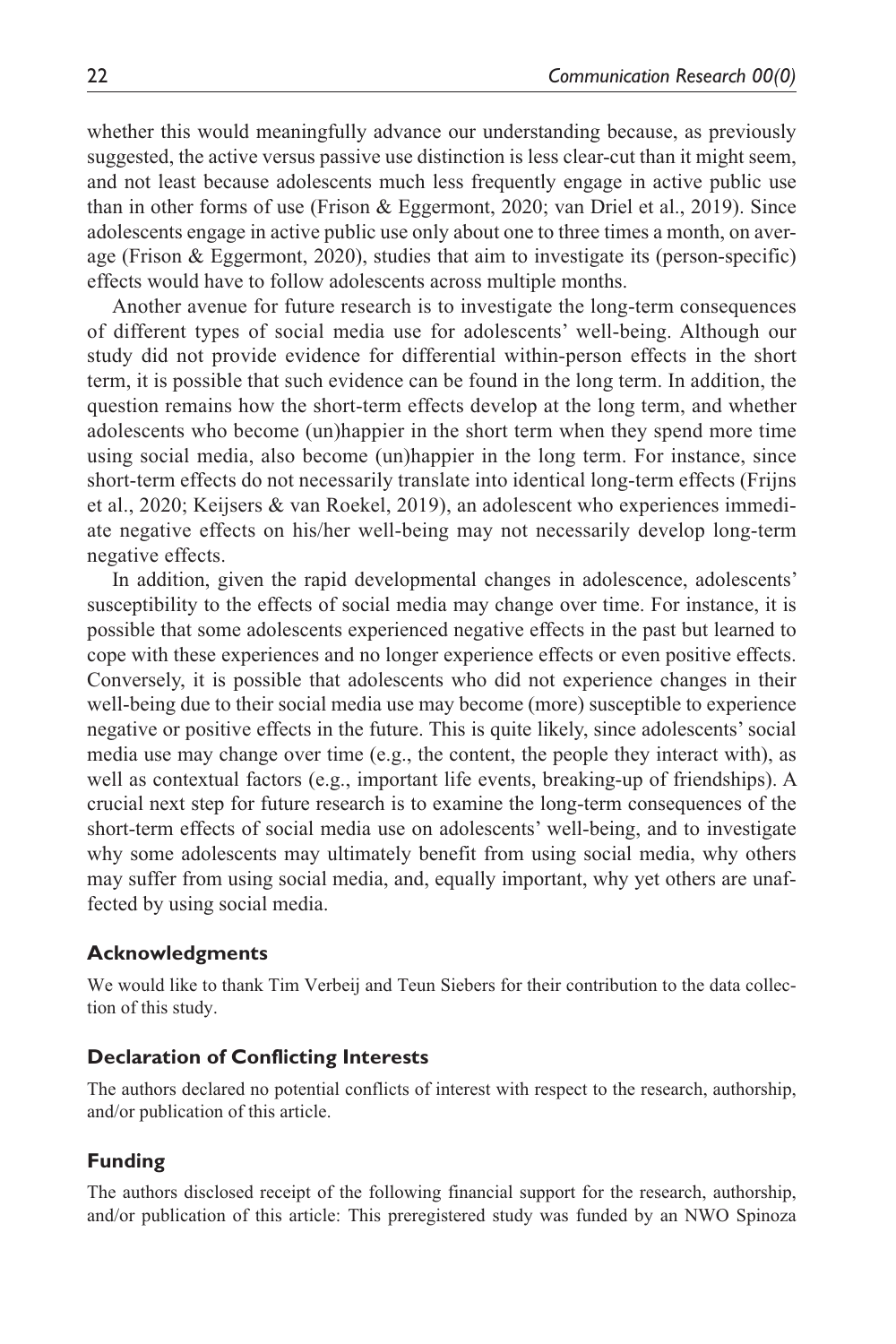Prize and an NWO Gravitation grant (NWO Grant 024.001.003; Consortium on Individual Development) awarded to Patti M. Valkenburg by the Dutch Research Council (NWO). Additional funding was received from an NWO VIDI grant (NWO VIDI Grant 452.17.011) awarded to Loes Keijsers by the Dutch Research Council (NWO).

# **ORCID iDs**

Ine Beyens  $\blacksquare$  <https://orcid.org/0000-0001-7023-867X> J. Loes Pouwels **D** [https://orcid.org/0000-0002-9586-392X](ttps://orcid.org/0000-0002-9586-392X) Irene I. van Driel <https://orcid.org/0000-0002-7810-9677> Loes Keijsers  $\Box$  <https://orcid.org/0000-0001-8580-6000> Patti M. Valkenburg **D** <https://orcid.org/0000-0003-0477-8429>

#### **Supplemental Material**

Supplemental material for this article is available online.

#### **References**

- Adachi, P., & Willoughby, T. (2015). Interpreting effect sizes when controlling for stability effects in longitudinal autoregressive models: Implications for psychological science. *European Journal of Developmental Psychology*, *12*(1), 116–128. [https://doi.org/10.1080/](https://doi.org/10.1080/17405629.2014.963549) [17405629.2014.963549](https://doi.org/10.1080/17405629.2014.963549)
- Asparouhov, T., Hamaker, E. L., & Muthén, B. (2018). Dynamic structural equation models. *Structural Equation Modeling: A Multidisciplinary Journal*, *25*(3), 359–388. [https://doi.org](https://doi.org/10.1080/10705511.2017.1406803) [/10.1080/10705511.2017.1406803](https://doi.org/10.1080/10705511.2017.1406803)
- Bazarova, N. N., Choi, Y. H., Schwanda Sosik, V., Cosley, D., & Whitlock, J. (2015). *Social sharing of emotions on Facebook: Channel differences, satisfaction, and replies*. Proceedings of the 18th ACM Conference on Computer Supported Cooperative Work & Social Computing, 154–164. <https://doi.org/10.1145/2675133.2675297>
- Beyens, I., Pouwels, J. L., van Driel, I. I., Keijsers, L., & Valkenburg, P. M. (2020). The effect of social media on well-being differs from adolescent to adolescent. *Scientific Reports*, *10*(1), 10763. <https://doi.org/10.1038/s41598-020-67727-7>
- Chatfield, C. (2016). *The analysis of time series: An introduction* (6th ed.). CRC.
- Coyne, S. M., Rogers, A. A., Zurcher, J. D., Stockdale, L., & Booth, M. (2020). Does time spent using social media impact mental health? An eight year longitudinal study. *Computers in Human Behavior*, *104*, 106160. <https://doi.org/10.1016/j.chb.2019.106160>
- Dienlin, T., & Johannes, N. (2020). The impact of digital technology use on adolescent wellbeing. *Dialogues in Clinical Neuroscience*, *22*(2), 135–142. [https://doi.org/10.31887/](https://doi.org/10.31887/DCNS.2020.22.2/tdienlin) [DCNS.2020.22.2/tdienlin](https://doi.org/10.31887/DCNS.2020.22.2/tdienlin)
- Ehrenreich, S. E., & Underwood, M. K. (2016). Adolescents' internalizing symptoms as predictors of the content of their Facebook communication and responses received from peers. *Translational Issues in Psychological Science*, *2*(3), 227–237. [https://doi.org/10.1037/](https://doi.org/10.1037/tps0000077) [tps0000077](https://doi.org/10.1037/tps0000077)
- Ellison, N. B., Triệu, P., Schoenebeck, S., Brewer, R., & Israni, A. (2020). Why we don't click: Interrogating the relationship between viewing and clicking in social media contexts by exploring the "non-click." *Journal of Computer-Mediated Communication*, *25*(6), 402–426.<https://doi.org/10.1093/jcmc/zmaa013>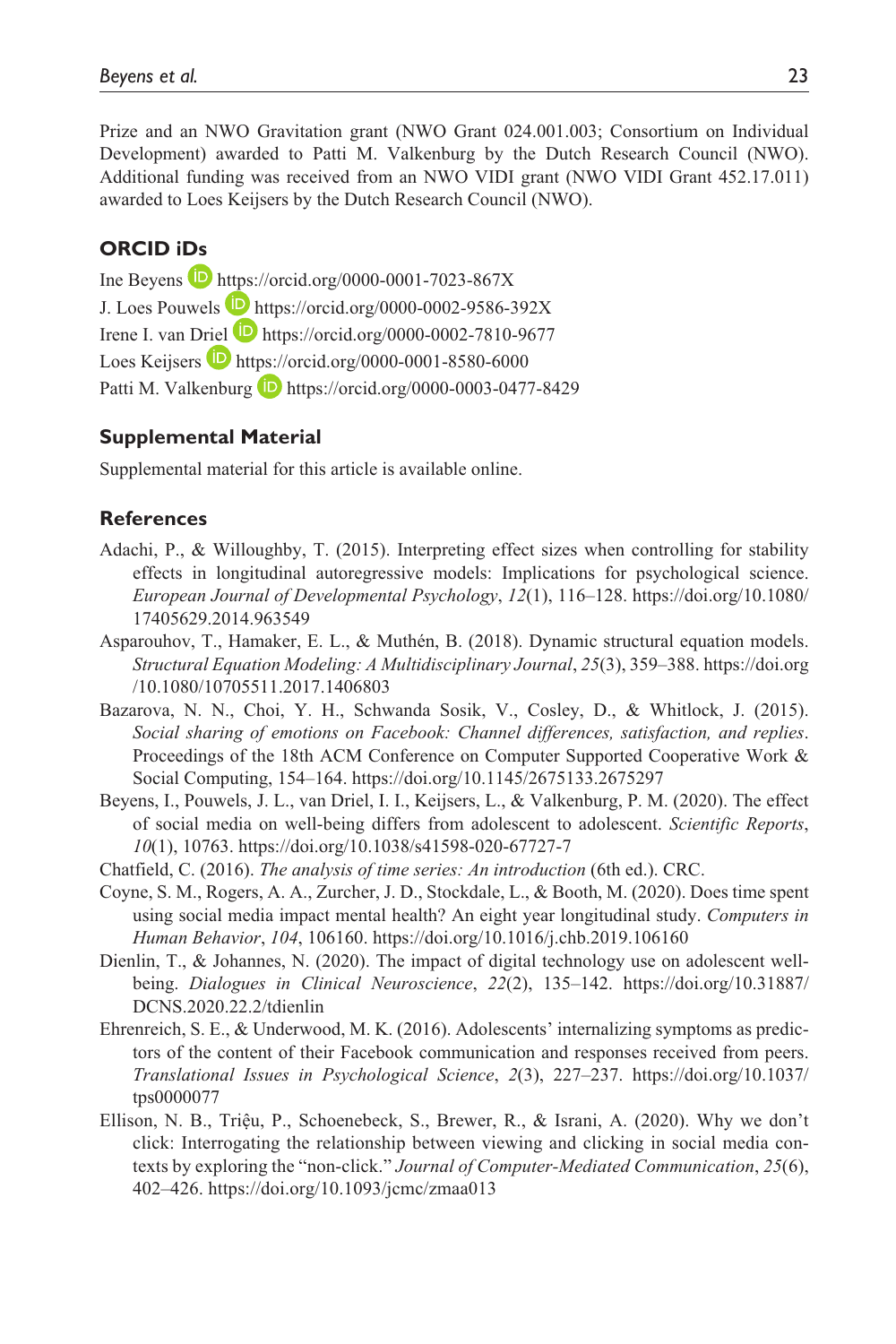- Festinger, L. (1954). A theory of social comparison processes. *Human Relations*, *7*(2), 117–140. <https://doi.org/10.1177/001872675400700202>
- Frijns, T., Keijsers, L., & Finkenauer, C. (2020). Keeping secrets from parents: On galloping horses, prancing ponies and pink unicorns. *Current Opinion in Psychology*, *31*, 49–54. <https://doi.org/10.1016/j.copsyc.2019.07.041>
- Frison, E., & Eggermont, S. (2017). Browsing, posting, and liking on Instagram: The reciprocal relationships between different types of Instagram use and adolescents' depressed mood. *Cyberpsychology, Behavior, and Social Networking*, *20*(10), 603–609. [https://doi.](https://doi.org/10.1089/cyber.2017.0156) [org/10.1089/cyber.2017.0156](https://doi.org/10.1089/cyber.2017.0156)
- Frison, E., & Eggermont, S. (2020). Toward an integrated and differential approach to the relationships between loneliness, different types of Facebook use, and adolescents' depressed mood. *Communication Research*, *47*(5), 701–728. <https://doi.org/10.1177/0093650215617506>
- Gelman, A., & Rubin, D. B. (1992). Inference from iterative simulation using multiple sequences. *Statistical Science*, *7*(4), 457–511.
- Hall, J. A. (2018). When is social media use social interaction? Defining mediated social interaction. *New Media & Society*, *20*(1), 162–179.<https://doi.org/10.1177/1461444816660782>
- Hamaker, E. L., Asparouhov, T., Brose, A., Schmiedek, F., & Muthén, B. (2018). At the frontiers of modeling intensive longitudinal data: Dynamic structural equation models for the affective measurements from the COGITO study. *Multivariate Behavioral Research*, *53*(6), 820–841.<https://doi.org/10.1080/00273171.2018.1446819>
- Howard, M. C., & Hoffman, M. E. (2018). Variable-centered, person-centered, and personspecific approaches. *Organizational Research Methods*, *21*(4), 846–876. [https://doi.](https://doi.org/10.1177/1094428117744021) [org/10.1177/1094428117744021](https://doi.org/10.1177/1094428117744021)
- Hu, Y.-T., & Liu, Q.-Q. (2020). Passive social network site use and adolescent materialism: Upward social comparison as a mediator. *Social Behavior and Personality*, *48*(1), 1–8. <https://doi.org/10.2224/sbp.8833>
- Jensen, M., George, M. J., Russell, M. R., & Odgers, C. L. (2019). Young adolescents' digital technology use and mental health symptoms: Little evidence of longitudinal or daily linkages. *Clinical Psychological Science*, *7*(6), 1416–1433. [https://doi.](https://doi.org/10.1177/2167702619859336) [org/10.1177/2167702619859336](https://doi.org/10.1177/2167702619859336)
- Keijsers, L., & van Roekel, E. (2019). Longitudinal methods in adolescent psychology: Where could we go from here? And should we? In L. B. Hendry & M. Kloep (Eds.), *Reframing adolescent research* (pp. 56–77). Routledge.
- Kraut, R., Kiesler, S., Boneva, B., Cummings, J., Helgeson, V., & Crawford, A. (2002). Internet paradox revisited. *Journal of Social Issues*, *58*(1), 49–74. [https://doi.org/10.1111/1540-](https://doi.org/10.1111/1540-4560.00248) [4560.00248](https://doi.org/10.1111/1540-4560.00248)
- Lakens, D., Scheel, A. M., & Isager, P. M. (2018). Equivalence testing for psychological research: A tutorial. *Advances in Methods and Practices in Psychological Science*, *1*(2), 259–269.<https://doi.org/10.1177/2515245918770963>
- McNeish, D., & Hamaker, E. L. (2020). A primer on two-level dynamic structural equation models for intensive longitudinal data in Mplus. *Psychological Methods*, *25*(5), 610–635. <https://doi.org/10.1037/met0000250>
- Meier, A., Gilbert, A., Börner, S., & Possler, D. (2020). Instagram inspiration: How upward comparison on social network sites can contribute to well-being. *Journal of Communication*, *70*(5), 721–743. <https://doi.org/10.1093/joc/jqaa025>
- Meier, A., & Reinecke, L. (2020). Computer-mediated communication, social media, and mental health: A conceptual and empirical meta-review. *Communication Research*. Advance online publication. <https://doi.org/10.1177/0093650220958224>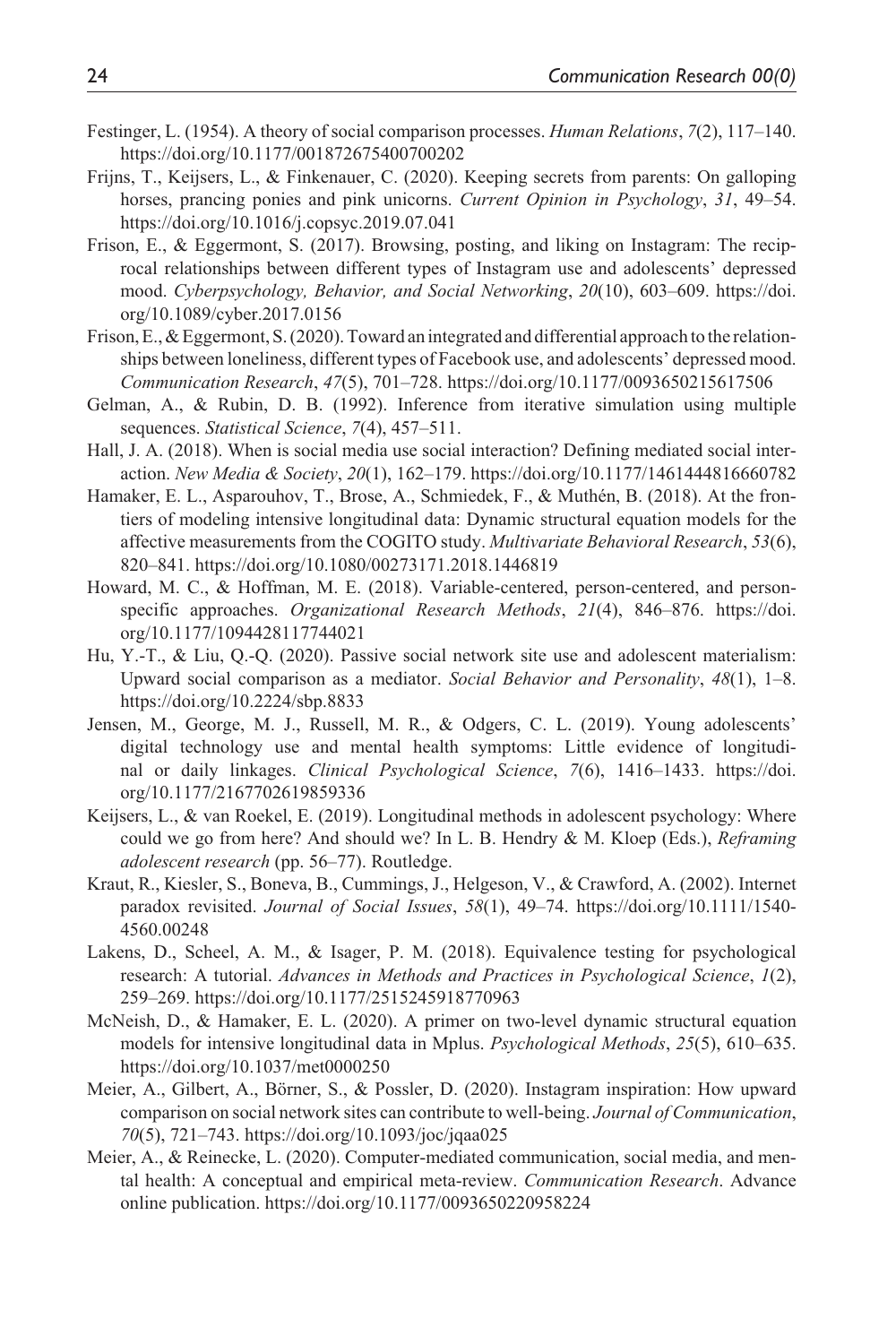- Molenaar, P. C. M. (2004). A manifesto on psychology as idiographic science: Bringing the person back into scientific psychology, this time forever. *Measurement: Interdisciplinary Research and Perspectives*, *2*(4), 201–218. [https://doi.org/10.1207/s15366359mea0204\\_1](https://doi.org/10.1207/s15366359mea0204_1)
- Molenaar, P. C. M., & Campbell, C. G. (2009). The new person-specific paradigm in psychology. *Current Directions in Psychological Science*, *18*(2), 112–117. [https://doi.org/10.1111/](https://doi.org/10.1111/j.1467-8721.2009.01619.x) [j.1467-8721.2009.01619.x](https://doi.org/10.1111/j.1467-8721.2009.01619.x)
- Nesselroade, J. R. (1991). The warp and the woof of the developmental fabric. In R. M. Downs, L. S. Liben & D. S. Palermo (Eds.), *Visions of aesthetics, the environment & development: The legacy of Joachim F. Wohlwill* (pp. 213–240). Lawrence Erlbaum.
- Odgers, C. L., & Jensen, M. R. (2020). Adolescent development and growing divides in the digital age. *Dialogues in Clinical Neuroscience*, *22*(2), 143–149. [https://doi.org/10.31887/](https://doi.org/10.31887/DCNS.2020.22.2/codgers) [DCNS.2020.22.2/codgers](https://doi.org/10.31887/DCNS.2020.22.2/codgers)
- Orben, A. (2020). Teenagers, screens and social media: A narrative review of reviews and key studies. *Social Psychiatry and Psychiatric Epidemiology*, *55*(4), 407–414. [https://doi.](https://doi.org/10.1007/s00127-019-01825-4) [org/10.1007/s00127-019-01825-4](https://doi.org/10.1007/s00127-019-01825-4)
- Rideout, V., & Robb, M. B. (2018). *Social media, social life: Teens reveal their experiences*. Common Sense Media.
- Rozin, P., & Royzman, E. B. (2001). Negativity bias, negativity dominance, and contagion. *Personality and Social Psychology Review*, *5*(4), 296–320. [https://doi.org/10.1207/](https://doi.org/10.1207/s15327957pspr0504_2) [s15327957pspr0504\\_2](https://doi.org/10.1207/s15327957pspr0504_2)
- Schmiedek, F., & Dirk, J. (2015). Person-specific analysis. In S. K. Whitbourne (Ed.), *The encyclopedia of adulthood and aging* (pp. 1–6). Wiley. [https://doi.org/10.1002/9781118521373.](https://doi.org/10.1002/9781118521373.wbeaa276) [wbeaa276](https://doi.org/10.1002/9781118521373.wbeaa276)
- Schultzberg, M., & Muthén, B. (2018). Number of subjects and time points needed for multilevel time-series analysis: A simulation study of dynamic structural equation modeling. *Structural Equation Modeling*, *25*(4), 495–515. [https://doi.org/10.1080/10705511.2017.1](https://doi.org/10.1080/10705511.2017.1392862) [392862](https://doi.org/10.1080/10705511.2017.1392862)
- Statistics Netherlands. (2020). *Kerncijfers wijken en buurten 2020 [StatLine]*. [https://www.cbs.](https://www.cbs.nl/nl-nl/maatwerk/2020/29/kerncijfers-wijken-en-buurten-2020) [nl/nl-nl/maatwerk/2020/29/kerncijfers-wijken-en-buurten-2020](https://www.cbs.nl/nl-nl/maatwerk/2020/29/kerncijfers-wijken-en-buurten-2020)
- Steele, R. G., Hall, J. A., & Christofferson, J. L. (2020). Conceptualizing digital stress in adolescents and young adults: Toward the development of an empirically based model. *Clinical Child and Family Psychology Review*, *23*, 15–26. [https://doi.org/10.1007/s10567-019-](https://doi.org/10.1007/s10567-019-00300-5) [00300-5](https://doi.org/10.1007/s10567-019-00300-5)
- Tov, W. (2018). Well-being concepts and components. In E. Diener, S. Oishi & L. Tay (Eds.), *Handbook of well-being*. DEF Publishers.
- Trieu, P., & Ellison, N. (2018). Channel navigation in interpersonal communication: Contemporary practices and proposed future research directions. In Z. Papacharissi (Ed.), *A networked self and love* (pp. 31–49). Routledge.
- Valkenburg, P. M., & Peter, J. (2007). Online communication and adolescent well-being: Testing the stimulation versus the displacement hypothesis. *Journal of Computer-Mediated Communication*, *12*(4), 1169–1182. <https://doi.org/10.1111/j.1083-6101.2007.00368.x>
- Valkenburg, P. M., & Peter, J. (2009). The effects of instant messaging on the quality of adolescents' existing friendships: A longitudinal study. *Journal of Communication*, *59*(1), 79–97. <https://doi.org/10.1111/j.1460-2466.2008.01405.x>
- Valkenburg, P. M., & Peter, J. (2013). The differential susceptibility to media effects model. *Journal of Communication*, *63*(2), 221–243.<https://doi.org/10.1111/jcom.12024>
- van Driel, I. I., Pouwels, J. L., Beyens, I., Keijsers, L., & Valkenburg, P. M. (2019). *Posting, scrolling, chatting, and Snapping: Youth (14-15) and social media in 2019*. Center for Research on Children, Adolescents, and the Media (CcaM).